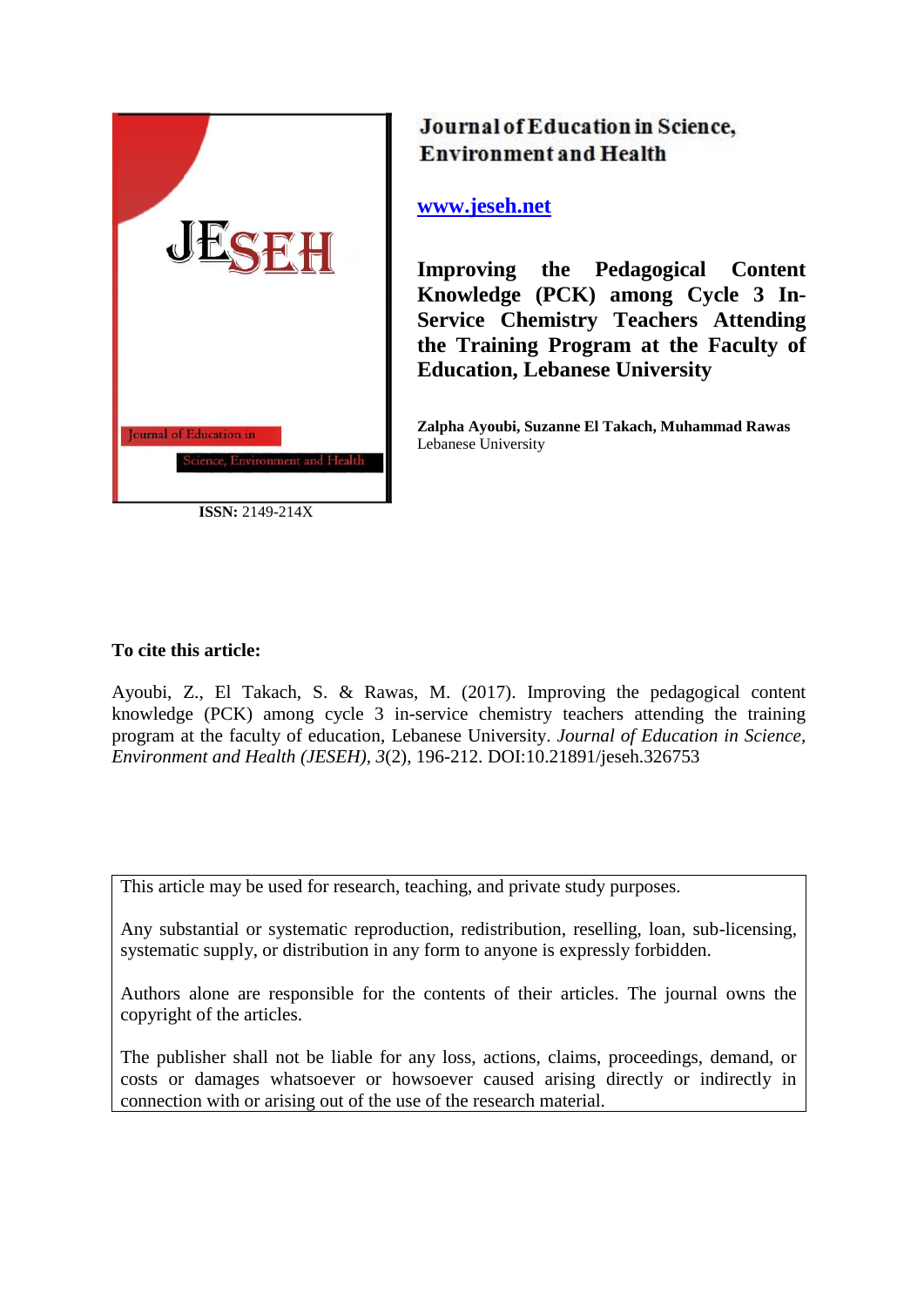

## **Improving the Pedagogical Content Knowledge (PCK) among Cycle 3 In-Service Chemistry Teachers Attending the Training Program at the Faculty of Education, Lebanese University**

**Zalpha Ayoubi, Suzanne El Takach, Muhammad Rawas**

| <b>Article Info</b>                   | <b>Abstract</b>                                                                                                                                                                                                                                      |
|---------------------------------------|------------------------------------------------------------------------------------------------------------------------------------------------------------------------------------------------------------------------------------------------------|
| <b>Article History</b>                | The purpose of this study was to explore to what extent the in-service chemistry                                                                                                                                                                     |
| Received:<br>03 August 2016           | teachers' improved their PCK after attending the training program at the Faculty<br>of Education. The research questions were: 1. How do in-service teachers'<br>personal perceptions about the teaching/learning process change after attending     |
| Accepted:<br>20 April 2017            | the training course at the Faculty of Education? 2. How do in-service chemistry<br>teachers' beliefs about the nature of science and scientific literacy change after<br>attending the training course at the Faculty of Education? 3. Do in-service |
| <b>Keywords</b>                       | chemistry teachers make use of the newly acquired skills and knowledge about<br>teaching at the end of the training program? Results indicated that teachers'                                                                                        |
| PCK(Pedagogical content<br>knowledge) | beliefs about teaching and learning have changed away from the behaviorist<br>towards more constructivist beliefs. Their conception of the nature of science has                                                                                     |
| In-service teachers                   | slightly inclined toward more "science as a way of knowing" and the "interaction"                                                                                                                                                                    |
| Teaching/learning                     | of science with technology and society". Finally, their teaching practices have                                                                                                                                                                      |
| conceptions                           | developed toward more use of more active teaching strategies. Finally                                                                                                                                                                                |
| Scientific literacy                   | recommendations were made to enhance the development and improvement of                                                                                                                                                                              |
| Nature of science                     | PCK for both pre-service and in-service teachers.                                                                                                                                                                                                    |
| Teaching strategies                   |                                                                                                                                                                                                                                                      |

## **Introduction**

The Lebanese Ministry of Education and Higher Education (MEHE) cooperates with the Faculty of Education at the Lebanese University in training in-service teachers. To become public tenured teachers, in-service contractual teachers should pass the civic service exam and then should attend and pass a training program at the Faculty of Education, Lebanese University. In 2012, a group of more than 1200 in-service cycle 3 contractual teachers from all over Lebanon, of which 116 were chemistry teachers, were admitted to the Faculty of Education to pursue a training program in order to be tenured as public school teachers. A special training program was prepared for those in-service teachers aiming at helping them acquire the knowledge and skills required to deliver high-quality science teaching.

As instructors at the Faculty of Education and engaged in the training of chemistry teachers, we noticed that most of the in-service chemistry teachers focused in their teaching mainly on transmitting the science content in a traditional way. This is not surprising, since all these teachers hold a B.S in Chemistry or Biochemistry from the Faculty of Science and most of them did not enroll in any professional training course before. They have no idea about diverse teaching strategies nor relevant assessment procedures. Kind (2009) noted that the possession of a good Bachelor"s degree in a science subject is not a *de facto* guarantee that someone will teach that subject effectively. The Office for Standards in Education (Ofsted) reported that with the extensive subject knowledge of most secondary science teachers much teaching paid scant regard to what and how pupils were learning, teachers simply passed on information without any expectation of pupils" direct engagement in the process (Ofsted, 2008, p. 17). Bucat (2005) also stated that there is a vast difference between knowing about a topic and knowledge about the teaching and learning of that topic.

It has been shown that student achievement has improved when teachers have strong content background and pedagogical knowledge (NSTA, 2004). It is the teacher"s ability to transform his or her subject matter knowledge to pedagogical knowledge that is crucial to student achievement. This transformation is generally known as pedagogical content knowledge (PCK). Shulman (1987) defined PCK as "a special amalgam of content and pedagogy that is uniquely the province of teachers". He added: "It represents the blending of content and pedagogy into an understanding of "how" particular topics, problems, and issues are organized, represented, and adapted to the diverse interests and abilities of learners and presented for instruction"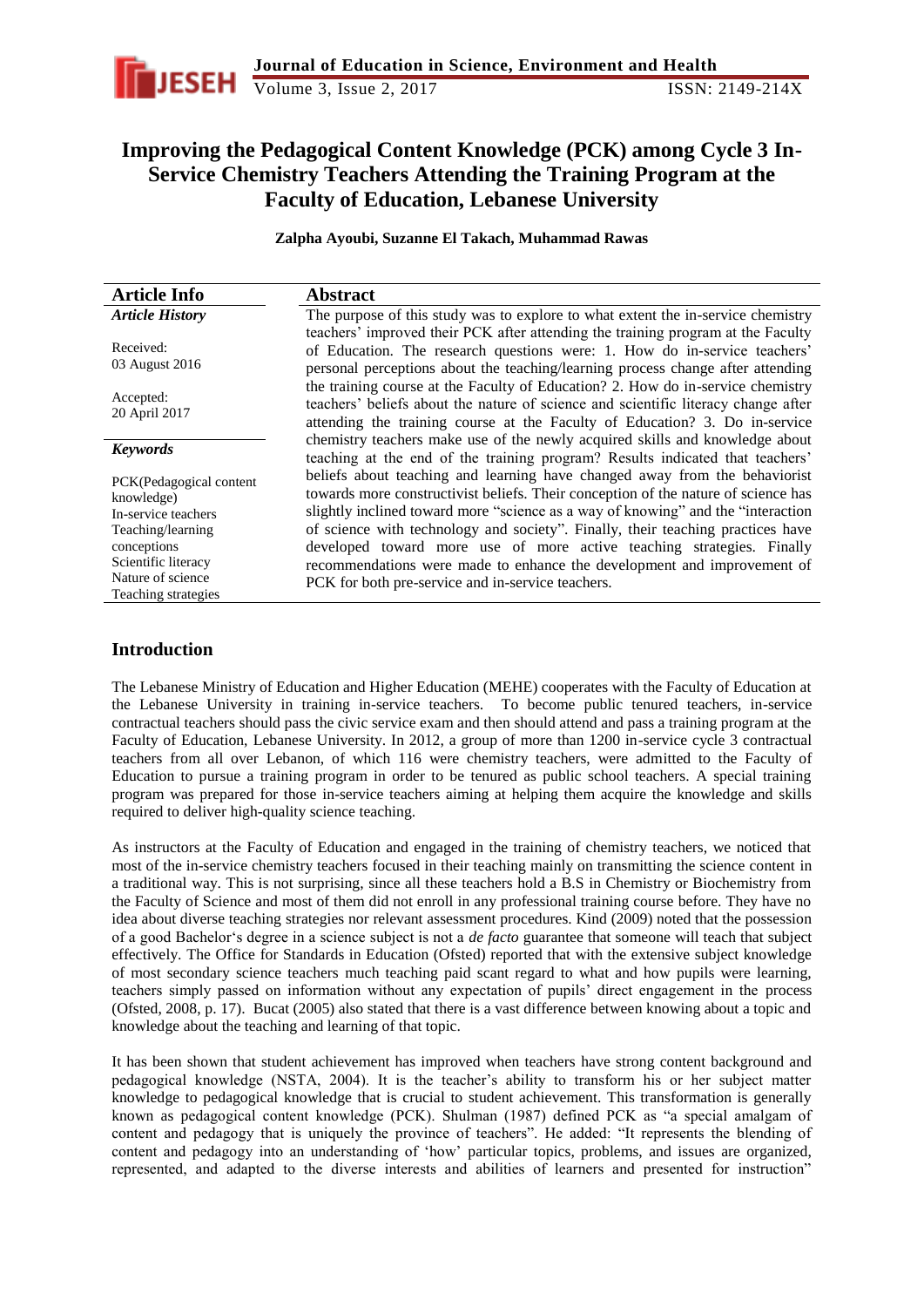(Shulman, 1987, p. 8). He argued that teachers need a large spectrum of rather different competencies. In teacher education programs, teachers are usually taught content knowledge and pedagogical knowledge and the link between the two kinds of knowledge is usually missing. Shulman believed that this kind of knowledge, the PCK, is the major key to successful teaching. Linking competencies provided by the content domain and competencies from various other disciplines, especially pedagogy and psychology is at the heart of the conception of science education (Duit, 2007). According to Chiappetta and Koballa (2010), "PCK fuses the 'what' and the 'how' of instruction in a way that facilitates learning" (p.33).

#### **PCK Components**

Shulman (1986) proposed a general description of PCK to include three components: (1) knowledge of topics regularly taught in one"s subject area, (2) knowledge of forms of representation of those ideas, and (3) knowledge of students" understanding of the topics. Subsequent researchers expanded PCK components. Grossmann (1990), for example, clarified four components: (1) conceptions of purpose for teaching subject matter, (2) knowledge of students understanding, (3) curricular knowledge, and (4) knowledge of instructional strategies. Tamir (1988) extended Shulman"s clarification to include knowledge of evaluation. Magnusson, Krajcik, and Borko (1999) conceptualized PCK for science teaching as consisting of five components: (1) orientations toward science teaching, (2) science curriculum knowledge, (3) knowledge of the students, (4) assessment, and (5) instructional strategies.

The traditional separation of content and pedagogy in science preparation programs has lead Veal and Makinster (1999) to develop two PCK taxonomies that can serve as models for secondary science teachers" preparation: General taxonomy of PCK and taxonomy of PCK attributes. The General Taxonomy of PCK was organized hierarchically from the broadest conception 'general PCK' to a more specific 'Domain PCK' to the most specific "topic specific PCK". The Taxonomy of PCK attributes has ten attributes that are inter-related. "Content knowledge' and 'knowledge of students' are two attributes that should be developed before the other eight attributes are integrated into a coherent manner. The eight attributes include: Content, environment, nature of science, assessment, pedagogy, curriculum, socioculturalism and classroom management (Veal & Makinster, 1999).

Van Driel et al. (1998) defined craft knowledge as an "integrated knowledge which represents teachers" accumulated wisdom with respect to their teaching practice" (p. 674). This definition is restricted to types of knowledge which actually guide the teachers" behavior during classroom practice, thus PCK is a specific form and an essential component of craft knowledge. They indicated that pre-service teachers had inadequate content knowledge and PCK and could not use teaching methods effectively and concluded that without a strong PCK, science teachers are said to have little knowledge of potential student"s problems and specific preconceptions and have difficulties selecting appropriate representation of subject matter (van Driel et al., 1998). Van Driel et al. (2002) also investigated the development of pedagogical content knowledge (PCK) within a group of 12 preservice chemistry teachers. They found that classroom experience had the strongest impact on PCK development. These experiences include activities and events in classroom teaching which also positively affected the knowledge of representation and teaching strategies among the pre-service teachers.

#### **Teaching and Learning Conceptions**

Generally there are two major conceptions of teaching: The traditional approach and the constructivist approach. The traditional approach is a teacher-centered approach characterized by the direct transmission of knowledge from the teacher to the passive, receivers of knowledge students. This teacher-centered method of teaching assumes that all students have the same level of background knowledge in the subject matter and are able to absorb the material at the same pace (Lord, 1999). On the other hand, in the constructivist approach, students are actively involved in the learning process and the teacher guides them in constructing their own knowledge. Learner-centered methods allow students the opportunity to take responsibility for their learning by being actively involved in the learning process rather than simply passively receiving information from a lecture (Slunt & Giancario, 2004).

The teaching and learning processes are affected by many variables like epistemological beliefs, and teaching and learning conceptions. Epistemological beliefs express the beliefs on the nature of knowledge and gaining knowledge (Aypay, 2010). Chan (2004) reported there exists a relationship between epistemological beliefs held by teacher education students and their conceptions about teaching and learning. Aypay (2010) investigated the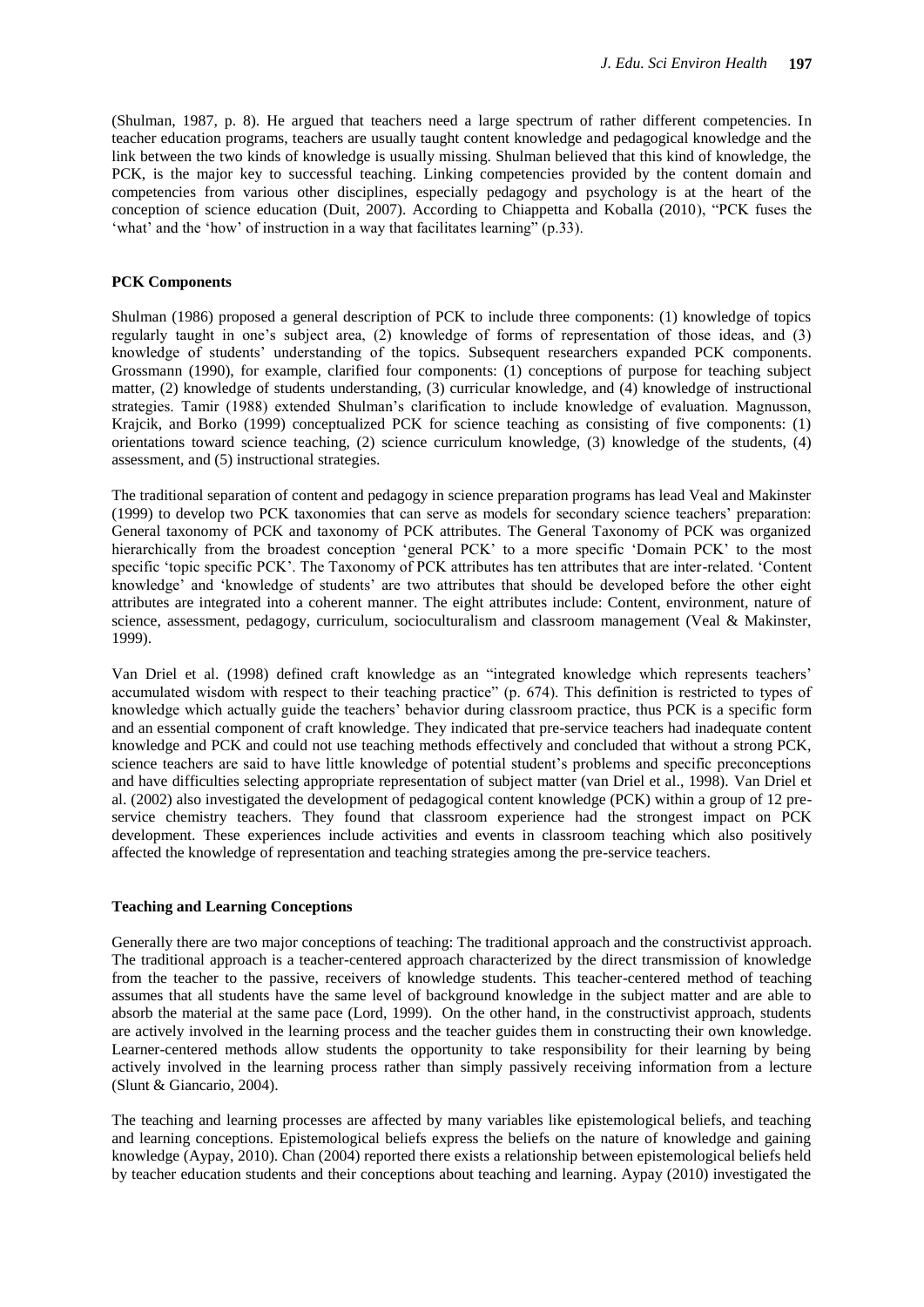relationship among the teaching-learning conceptions and epistemological beliefs of student teachers. He concluded that: "Student teachers" epistemological beliefs and conceptions of teaching and learning are viewed as important since they will influence their behavior in classroom and determine their teaching strategies" (p. 2600). Teachers" teaching/learning conceptions were found to have an impact on students" conceptions and learning strategies (Igwebuike et al, 2013). Donche et al (2007) indicated clear relationships between teachers" conceptions of learning and teaching and students" learning strategies. They found that how teachers think about learning and teaching is associated with how their students learn and consequently have a differential impact on different learning strategies.

#### **Nature of Science and Scientific Literacy**

The phrase "nature of science" typically refers to the epistemology of science, science as a way of knowing, or the values and beliefs inherent to the development of scientific knowledge (Lederman, 1992). Philosophers of science, historians of science, sociologists of science, scientists, and science educators disagree on a specific definition for NOS. The NOS has been defined in many ways throughout the decades. The 1907 report of the Central Association of Science and Mathematics Teachers emphasized in the definition of NOS on the scientific method and the processes of science (Lederman, 1992). However, Lederman and Zeidler (1987) referred to the values and beliefs inherent in scientific knowledge and its development. This lack of consensus is not surprising given the multifaceted and complex nature of the scientific endeavor.

Like scientific knowledge, conceptions of NOS are dynamic and have changed throughout the development of science and systematic thinking about science (Abd-El-Khalick & Lederman, 2000a). More importantly, for purposes of teaching and learning about NOS at the precollege level, they stressed that for science teachers to be able to convey adequate NOS conceptions to their students, they should themselves possess informed conceptions of the scientific enterprise. Abd-El-Khalick and Lederman (2000b) advocated that science teachers need to have more than a rudimentary or superficial knowledge and understanding of various NOS aspects in order to be able to effectively teach NOS to K-12 students. Teachers need to know a wide range of related examples, explanations, demonstrations, and historical episodes. They should be able to comfortably discourse about various NOS aspects, contextualize their NOS teaching with some examples or "stories" from HOS, and design science-based activities to render the target NOS aspects accessible and understandable to K-12 students.

Traditionally, science content primarily denotes science concepts and principles. However, recent views of scientific literacy claim that also science processes, views of the nature of science, and views of the relevance of science in daily life and society should be given substantial attention in science instruction (Bybee, 1997 as cited in Duit, 2007). Assessing beliefs on various dimensions of science education has become an important research topic in the field of science education. Amongst these dimensions, the assessment of teachers" beliefs regarding the nature of science (NOS) has been the focus of attention in the last two decades with the assumption that teachers" beliefs about the subject matter they teach exert a powerful influence on their instructional practice (Shulman, 1986).

Researchers argue that NOS can be seen as a part of subject matter knowledge (SMK). Mihladiz and Dogan (2011) conducted a research to determine the status of pre-service teachers" subject matter knowledge of the nature of science by investigating in which contents they were inadequate and/or they have naïve view about the NOS. They concluded that improvement is needed and teachers should be educated about philosophy, history, sociology and psychology of science.

Project 2061 (AAAS 1989) defined a scientifically literate person as one who is: "Aware that science, math, and technology are independent human enterprises with strengths and limitations; understands key concepts and principles of science; is familiar with the natural world and recognizes both its diversity and unity; and uses scientific knowledge and scientific ways of thinking for individual and social purposes" (AAAS, 1989, p.4). Holbrook and Rannikmae (2009), recognized two points of view regarding the meaning of scientific literacy: a) those that advocate a central role for the knowledge of science; and b) those who see scientific literacy referring to a society usefulness.

Recently, Duschl, Schweingruber, and Shouse (2007) argued that a long-standing demand for a better scientifically trained workforce persist, while evidence mounts that scientific literacy is far from what it could or should be. They proposed a working model consisting of four interrelated strands of scientific proficiency that lay out broad learning goals for students. They address the knowledge and reasoning skills that students must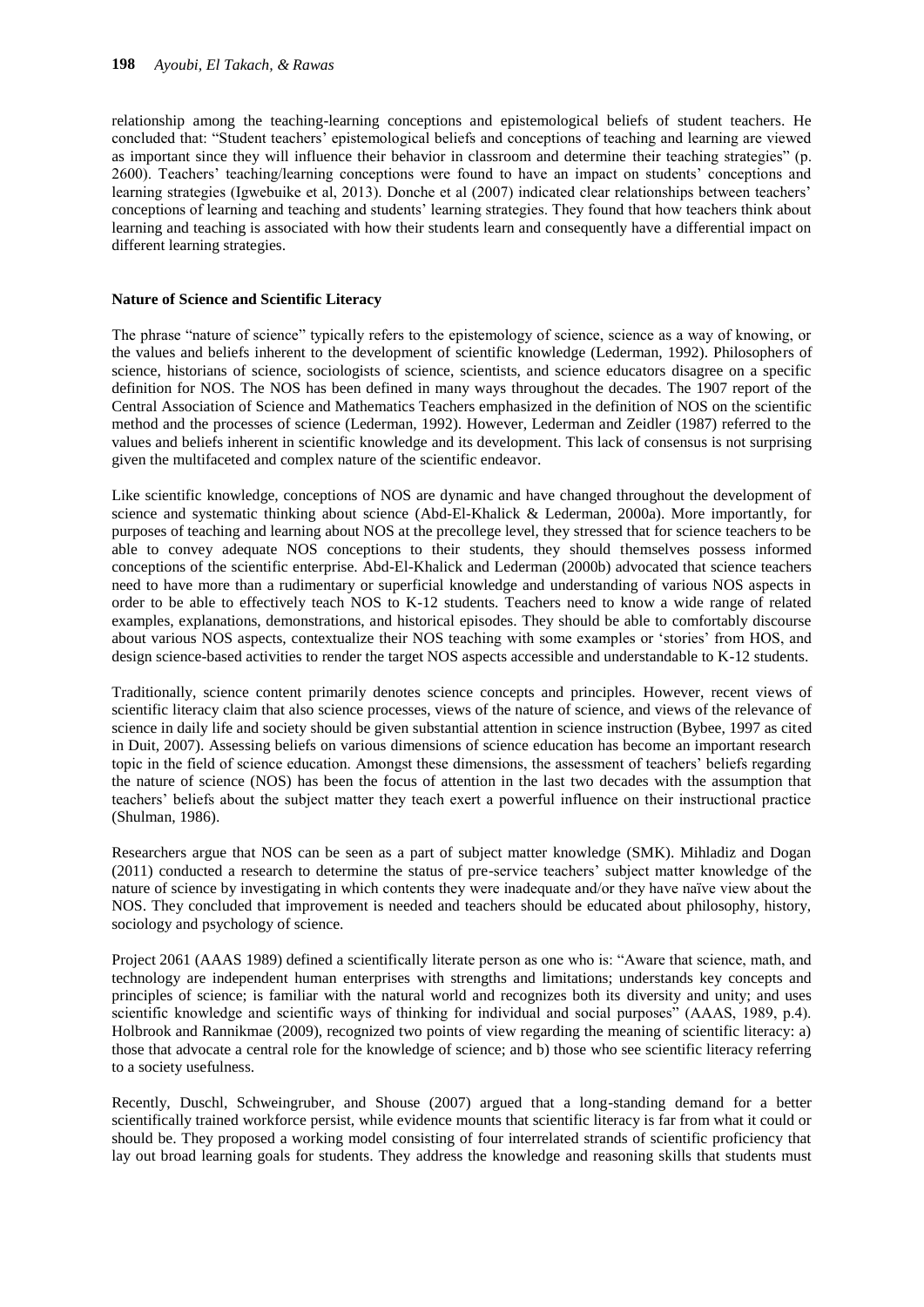eventually acquire to be considered fully proficient in science. They claimed that students who are proficient in science (p. 36):

- 1. know, use, and interpret scientific explanations of the natural world;
- 2. generate and evaluate scientific evidence and explanations;
- 3. understand the nature and development of scientific knowledge; and
- 4. participate productively in scientific practices and discourse.

Chiapetta *et al.* (1991) proposed a scientific literacy framework and identified the four aspects that seem to permeate all definitions of scientific literacy: 1) the knowledge of science, 2) the investigative nature of science, 3) science as a way of thinking, and 4) the interaction of science, technology and society (STS). BouJaoude (2002) adopted these four aspects to investigate the balance of scientific literacy themes in the Lebanese science curriculum. Results showed that the Lebanese curriculum emphasizes the knowledge of science, the investigative nature of science, and the interactions of science technology and society, but neglects "science as a way of knowing'. These four aspects of science were used in this study to investigate the teachers' understanding of the nature of science and scientific literacy. The components of the four aspects appear in Table 1.  $Table 1. Aesects of scientific lit$ 

|                                                                              | Table 1. Aspects of scientific meracy                                                                                                                                                                                                                                                                                                                                                                                                                                      |
|------------------------------------------------------------------------------|----------------------------------------------------------------------------------------------------------------------------------------------------------------------------------------------------------------------------------------------------------------------------------------------------------------------------------------------------------------------------------------------------------------------------------------------------------------------------|
| Aspect                                                                       | Components                                                                                                                                                                                                                                                                                                                                                                                                                                                                 |
| The knowledge of science<br>(Aspect 1)                                       | Facts, concepts, principles, laws, hypotheses, theories, and models of<br>science                                                                                                                                                                                                                                                                                                                                                                                          |
| The investigative nature of<br>science<br>(A <sub>spect</sub> 2)             | Using methods and process of science such as observation, measuring,<br>classifying, inferring, recording and analyzing data, communicating<br>using a variety of means such as, writing, speaking, using graphs,<br>tables, and charts, making calculations, and experimenting<br>Emphasis on hands-on minds-on science                                                                                                                                                   |
| Science as a way of<br>knowing<br>(A <sub>spect</sub> 3)                     | Emphasis on thinking, reasoning, and reflection in the construction of<br>٠<br>scientific knowledge and the work of scientists<br>Empirical nature in science<br>٠<br>Ensuring objectivity of science<br>Use of assumptions in science<br>Inductive and deductive reasoning<br>$\bullet$<br>Cause and effect relationships<br>٠<br>Relationship between evidence and proof<br>$\bullet$<br>Role of self-examination in science<br>Description of how scientists experiment |
| Interaction of science,<br>technology, and society<br>(A <sub>spect</sub> 4) | Impact of science on society<br>Inter-relationships between science, society, and technology<br>Careers<br>$\bullet$<br>Science-related social issues<br>$\bullet$<br>Personal use of science to make everyday decisions, solve everyday<br>problems, and improve one's life<br>• Science related moral and ethical issues                                                                                                                                                 |

#### **PCK components related to the present research**

In this research, and because of constraints to measure some of the aforementioned PCK components, we assumed that if teachers develop their understanding of the nature of science (NOS) and scientific literacy and if they can relate the topic they are teaching to everyday life, then they have improved their content knowledge. It was also assumed that if teachers improve their beliefs regarding the teaching/learning process and if they can use a variety of strategies in their teaching, then they have improved their pedagogical knowledge. The integration of improvements in both content knowledge and pedagogical knowledge is assumed as improvement in PCK. The suggested PCK components for this research appears in figure 1.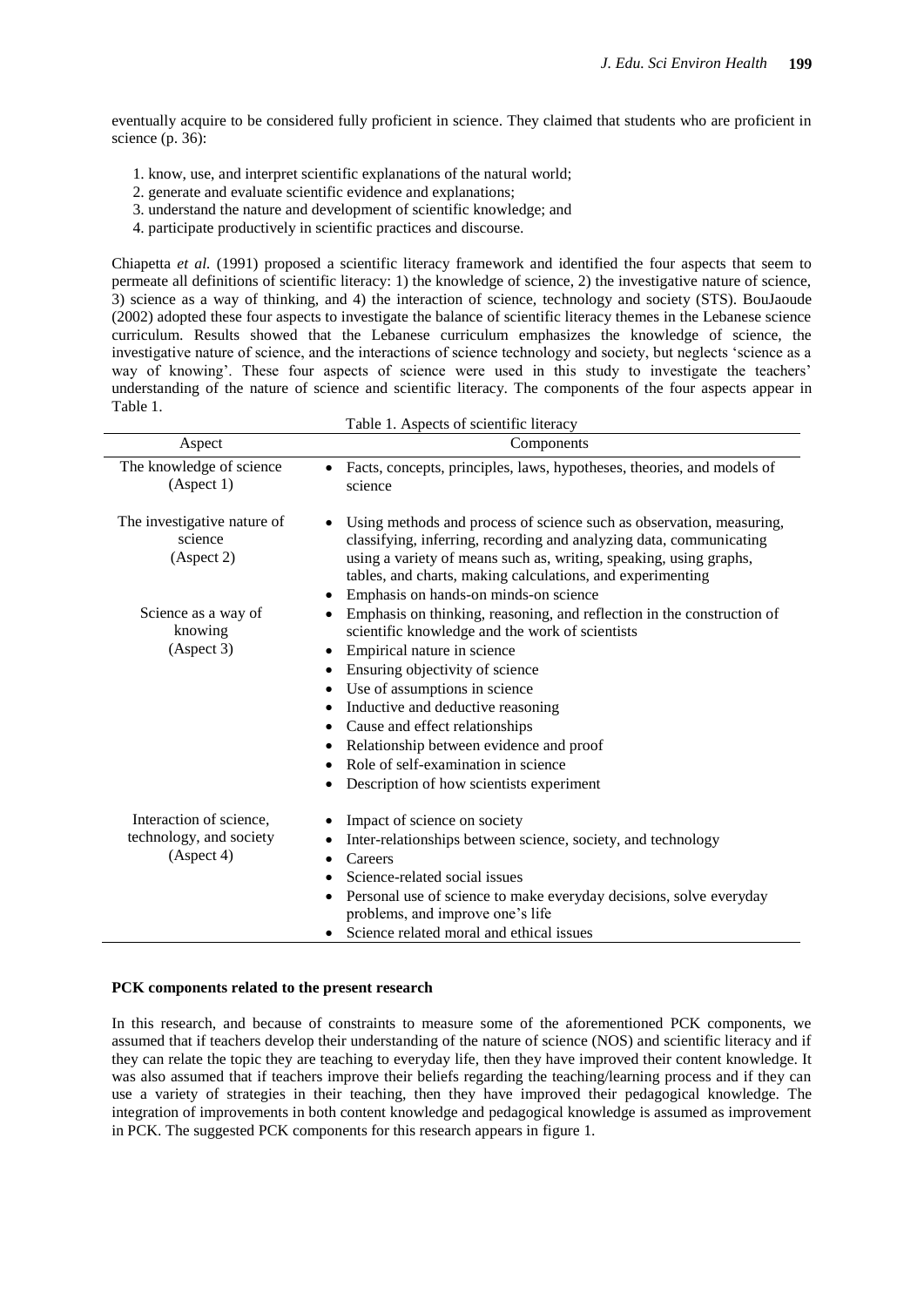

Figure 1. PCK components used in this research

#### **Purpose of the Study**

It is agreed that if teachers' PCK expands, both in pedagogy and content, their ability to impact students' learning increases. Accordingly, the teachers' training programs should emphasize developing teachers' PCK. In their review of studies related to PCK in the context of science teacher education, Aydin and Boz (2012) found that among the twenty eight studies, only three studies focused on determining in-service teachers" PCK. Since studies mainly focused on pre-service teachers" PCK, the purpose of this study is to explore to what extent the in-service chemistry teachers" improved their PCK after attending the training program at the Faculty of Education. The main research questions investigated were:

- 1. How do in-service teachers" personal perceptions about the teaching/learning process change after attending the training course at the Faculty of Education?
- 2. How do in-service chemistry teachers" beliefs about the nature of science and scientific literacy change after attending the training course at the Faculty of Education?
- 3. Do in-service chemistry teachers make use of the newly acquired skills and knowledge about teaching at the end of the training program?

## **Methodology**

This study is a descriptive one and of an exploratory nature. As the aim of this study was to explore in-service teachers" PCK improvement after attending the training program, and not to emphasize causality or generalize results, a qualitative approach is preferable (Johnson & Christensen, 2008). For the purposes of this study a mixed design with more qualitative data than quantitative ones was used.

#### **Participants**

A total of 116 in-service chemistry teachers, who attended the training program at the Faculty of Education, participated in this research. Thirty were males (26%) and 86 were females (74%), the English teachers were 42 (36%) and the French teachers were 74 (64%). Participants were: Forty two (36%) from the North and Akkar, 6 (5%) from Beirut, 28 (24%) from Bekaa, 16 (14%) from Mount Lebanon, and 24 (21%) from The South and Nabatiyeh. All the French in-service teachers were graduates from the Lebanese University while only almost half of the English in-service teachers graduated from the Lebanese University. The number of years of teaching experience ranged from 2 to 22 years with an average of 9.33 years.

#### **Data Collection Tools**

In order to answer the research questions stated above, qualitative and quantitative data were collected using different data tools: pre- and post-questionnaires, classroom observations, and achievement test scores.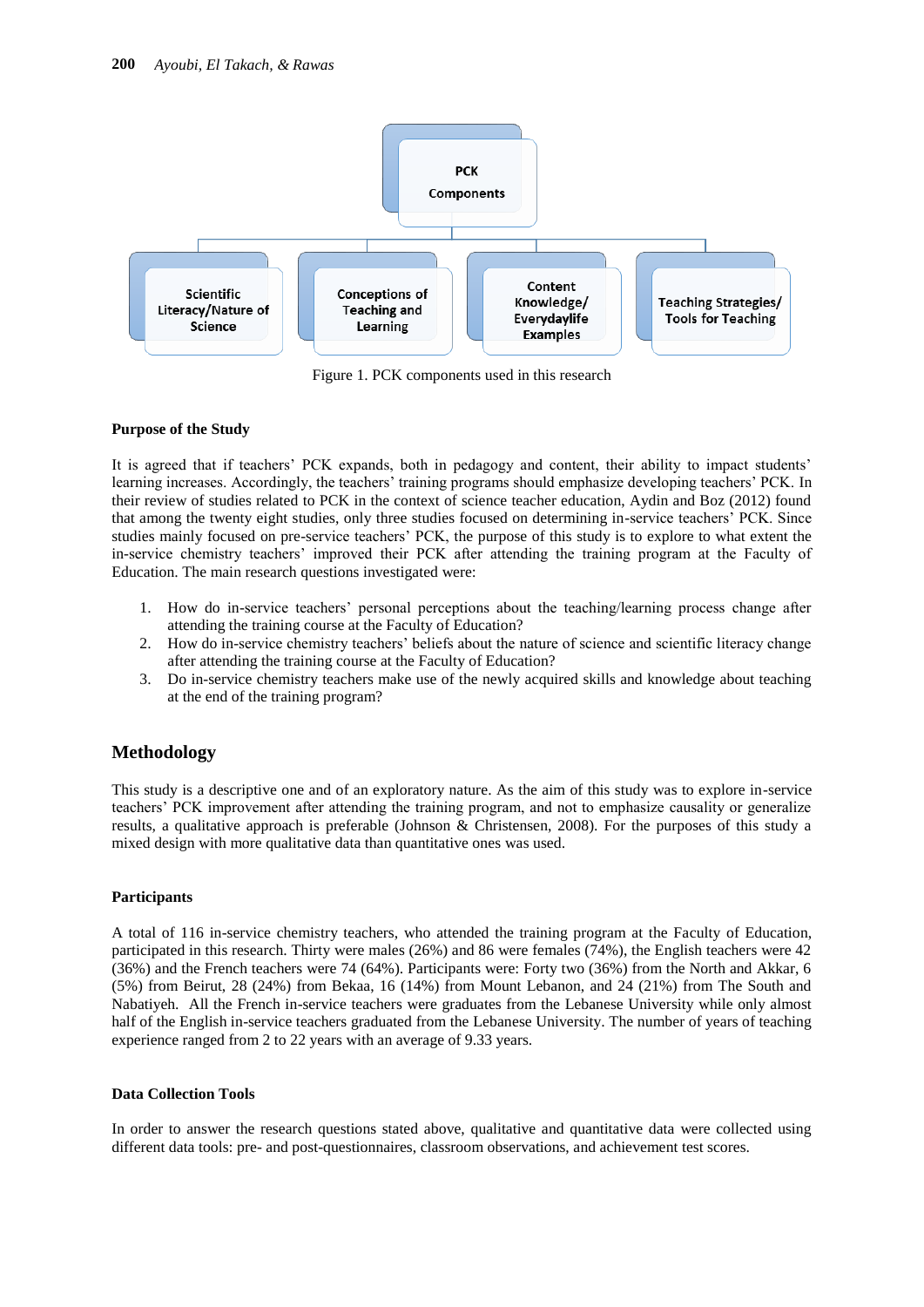*The pre- questionnaire* questions aimed to collect trainees" personal and professional profile. Part of the questions were used to collect personal data such as: Name, phone number, e-mail address, and education. Other questions aimed to collect data related to the trainees previous experiences such that if they have participated in a training program before and if they have access to the Internet. The rest of the questions were intended to collect data regarding their pre- PCK knowledge such as: their knowledge of the newest trends in science teaching, teaching strategies they consider most effective for teaching science, and their beliefs related to the teaching/learning process and the nature of science.

*The Post-questionnaire* questions aimed to collect data related to teachers" ideas and beliefs regarding the teaching/learning process and the nature of science.

*Drawings* were used in the pre- and post- questionnaires to collect data related to the teachers' beliefs regarding teaching and learning by asking them to draw their mental image of what they think of the teaching/learning process and to write an explanation of their drawings to aid in the analysis of the drawings.

*Classroom observations* were another data collection tools. Participant observers observed trainee teachers twice, one time during the training program and the second at its end. They filled an observation log for every teacher composed of eight criteria and wrote a brief report concerning the strong points, points that need improvement and suggestions for the future (Figure 2).

|                       | Criteria                    | Highest score |
|-----------------------|-----------------------------|---------------|
| 1                     | Lesson plan                 | 15            |
| $\mathbf{2}$          | Content knowledge           | 20            |
| 3                     | Everyday life examples      | 10            |
| 4                     | Teaching strategies         | 15            |
| 5                     | Teaching tools              | 5             |
| 6                     | Teacher personality         | 10            |
| 7                     | Language of instruction     | 5             |
| 8                     | Student-teacher interaction | 20            |
| <b>Total</b>          |                             | 100           |
| General assessment    |                             |               |
| Points to be improved |                             |               |

Figure 2. Classroom observation log

Scores on four criteria of the observation log and the participant observers" field notes and comments were used as data in this research. Scores on 'content knowledge' and 'examples from everyday life' were used as a measure of teachers' subject knowledge. The 'content knowledge' score was related to the teacher's knowledge of the specific content of the lesson taught at the time of observation and the score on "examples from everyday life' reflected teachers' chemistry knowledge as it is assumed that good teachers can relate everyday life examples to the chemistry content taught. The sum of the scores on 'teaching strategies' and 'teaching tools' was assumed to measure improvement in the use of the teaching strategies.

*Achievement test scores* of the two courses: "Methodology of teaching chemistry" and "practicum" were also used as quantitative data to measure improvement in PCK.

## **Description of the Training Program**

The goals of the training program held at the Faculty of Education, Lebanese University for the 1200 in-service teachers, were mainly to update their pedagogical and teaching skills. Their attendance and completion of the program were the two conditions to become tenured public teachers. The training spanned over 24 weeks, where in-service teachers attended courses two days per week, six hours per day. The training program, as appear in figure 3, is organized around six modules: General Education; Educational Psychology; Chemistry Teaching Methodology; Practicum; Educational Technology; and Language of Instruction (French/English).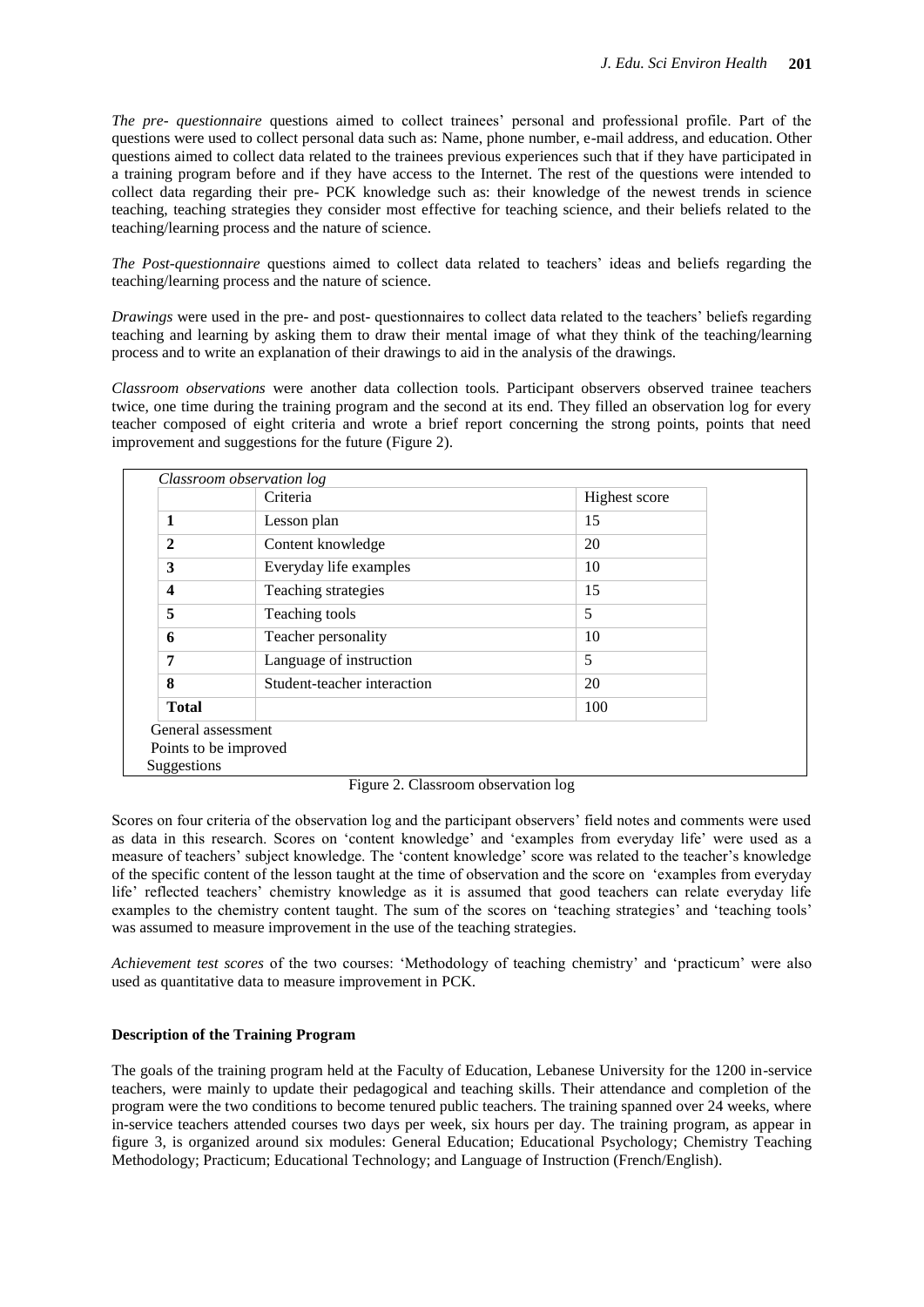

Figure 3. The training program

The two core courses are "Teaching Methodology" and "Practicum", the first deals with the theoretical knowledge needed for the teaching of chemistry and it includes the following themes: Learning theories, lesson planning, science literacy, conceptual change and common students" alternative conceptions, teaching strategies, the chemistry curriculum and students" evaluation and assessment. The second course deals with the practical knowledge of teaching chemistry at the intermediate level (cycle 3).

It is composed of two components, one is done in the Faculty where issues related to teaching from lesson planning to actual teaching are discussed and the other is practice teaching in the schools where they are supervised by participant observers who observed every teacher twice and filled the observation log at the end of the second observation. The other four courses were: General Education, where teachers were introduced to the fundamentals of education stressing classroom management, curriculum and evaluation, Educational Psychology, stressing topics related to child development and learning theories, Educational Technology, stressing computer skills and use of the active board and ActiveInspire software to prepare lessons, and Language of Instruction to upgrade teachers" English or French language as it is the language of science instruction in the schools.

## **Results**

#### **Results related to Research Question 1 (RQ1)**

RQ1 stated: How do trainee teachers" personal perceptions about the teaching/learning process change after attending the training course at the Faculty of Education?

To answer this question teachers" pre- and post- drawings of their mental images of the learning-teaching process and their comments on the drawings, were analyzed and compared based on the following criteria:

- 1. Teaching practices (e.g. frontal teaching, group work…)
- 2. Teacher face expression (e.g. no expression, happy face, smiling…)
- 3. Class management (e.g. how students are seated)
- 4. Use of technology in instruction (e.g. computer, LCD projector, screen…)
- 5. Indoor/outdoor instruction (e.g. classroom, laboratory, outdoor activity…)
- 6. Captions (e.g. teacher"s talk, students" talk)
- 7. Use of philosophical metaphors displaying the role of a teacher (e.g. burning candle, watering plants…)

In the pre-questionnaire, many teachers left blank the box addressed to the drawing of the mental image of the learning-teaching process. Teachers who drew pictures of their mental image, their drawings were very simple and represented the teacher in the classical cliché as standing in the middle of the class with the chalk and the board as the only teaching tools, while students are small in size sitting in rows with no facial expressions. This shows that these teachers held a traditional behavioristic view about teaching and learning where the teacher is in charge of the teaching/learning process and that knowledge is transmitted from the teacher to his passive students through the only chalk-and-talk instruction. Teachers also drew learning as happening in an isolated place where students gain knowledge irrelevant to the outside world.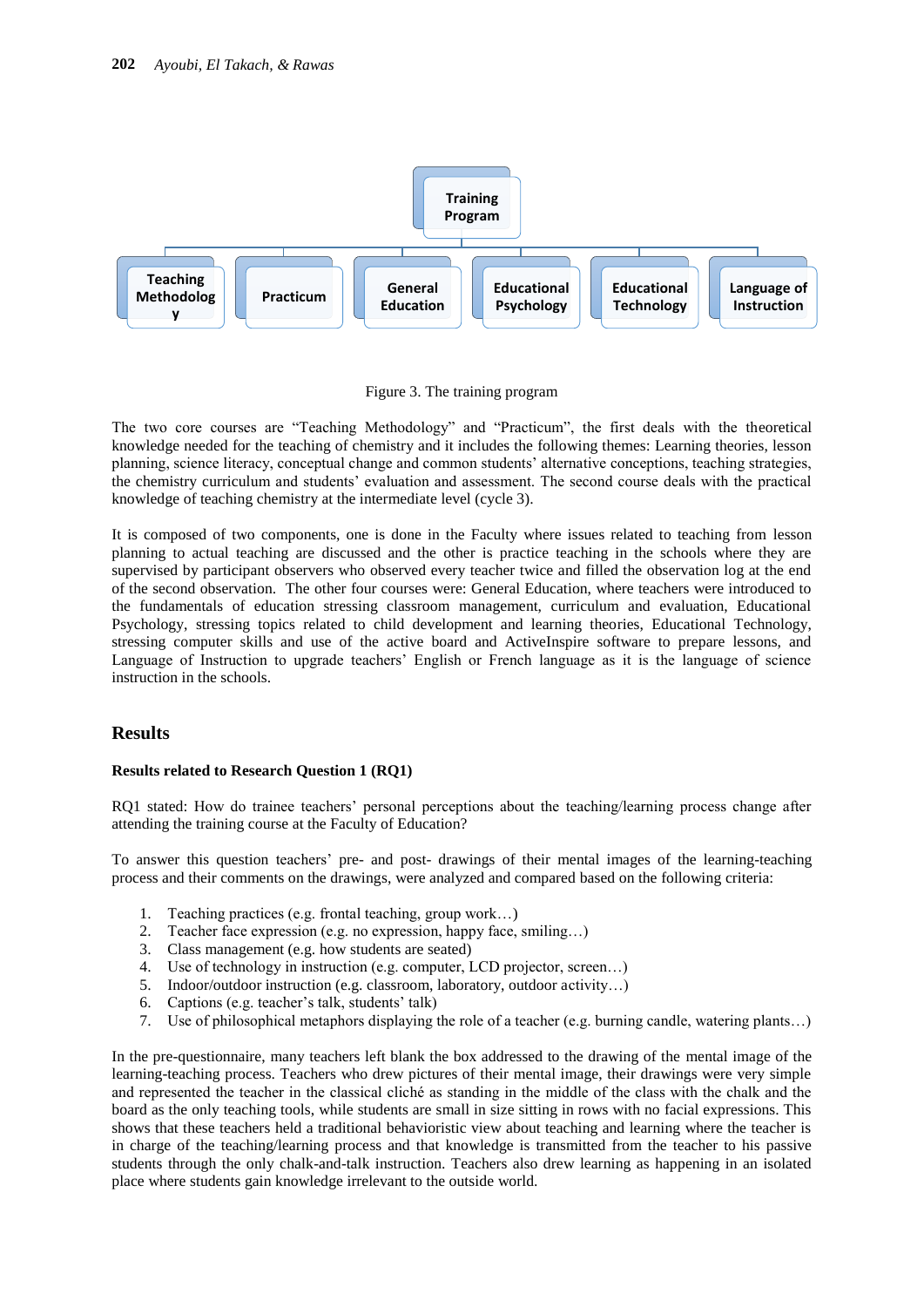In the post-questionnaire, more teachers drew their mental image of the teaching/learning process. Although few drawings representing the traditional teaching remained, most teachers presented richer drawings. These drawings reflected an emphasis on the learning environment, by showing a smiling teacher whose role is to create an engaging and a comfortable environment to students. Drawings also represented the teacher guiding the students while they are working in the laboratory, working in groups, or learning outside the classroom in a field trip. In addition, they emphasized the use of more active teaching methods mainly the use of group work and technology. Examples of pre and post drawings appear in figures 4, 5, and 6.

Comparing the teachers" written explanations showed that in the post-questionnaire they used richer vocabulary to explain their drawings as one can read now about developing creativity, critical thinking and imagination, terms that were missing in the pre-questionnaire. They started to think that one of the objectives in science education is to prepare scientifically literate future citizens as some teachers admitted the role of the teacher as the bridge between the learners and their needs to know about the society. They also started to think of the teaching-learning as an active process where students work together and the teacher guides them and facilitates their learning. These results revealed that most of the teachers" beliefs about the teaching and learning of science has changed from a traditional behavioristic conception to a more constructivist facilitator conception. Excerpts from the teachers' comments in the pre-questionnaire:

The learning –teaching process is an exchange of information between the learner and the teacher.

In the post-questionnaire, another teacher wrote:

After this course, I found that a learner can learn through discovery-based with the help of his teacher and he becomes autonomous layperson.



Figure 4. Pre- and post- drawings by one teacher



Figure 5. Pre- and post- drawings by another teacher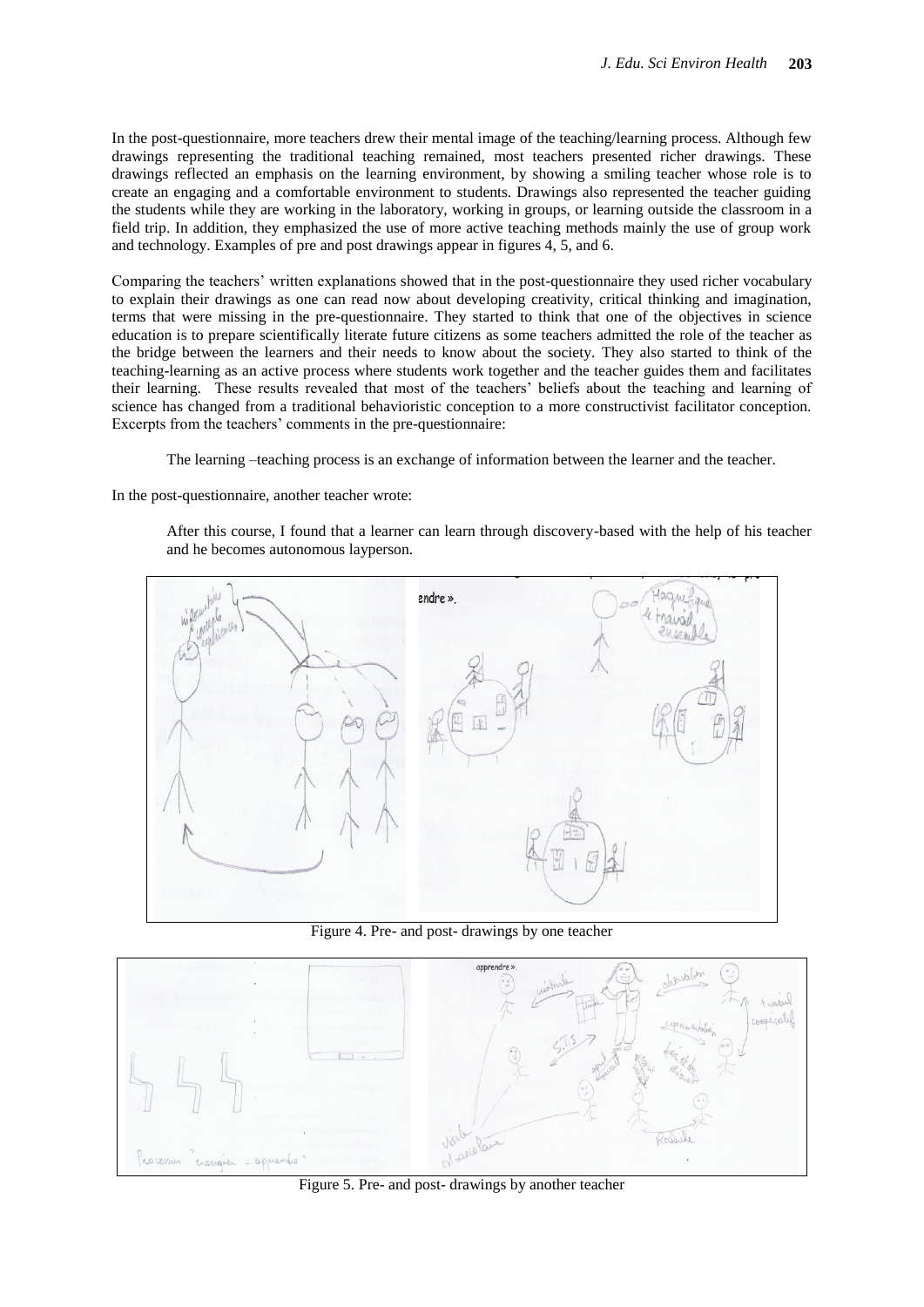

Figure 6. Pre- and post- drawings and the explanations written by one of the teachers

## **Results Related To Research Question 2 (RQ2)**

RQ2 stated: How do in-service chemistry teachers" beliefs about the nature of science and scientific literacy change after attending the training course at the Faculty of Education?

To answer this question, chemistry in-service teachers" responses to the question: *What does science mean to you?* from the pre- and post-questionnaires were coded, analyzed, and categorized according to the four aspects of "Scientific Literacy" presented by Chiappetta and Koballa (2010, p.105): 1. Science as a body of knowledge, 2. Science as a way of investigating, 3. Science as a way of knowing and 4. Interaction of Science with Society and Technology (STS).

Table 2 shows the percentages of teachers' responses aligned with the four aspects before and after the training program. It shows that almost half of the teachers at the beginning of the training program thought of science as "body of knowledge" and more than one third of them said that science is related to investigation while only 2.9% thought of it as a "way of knowing" and only 8.1% considered "STS" in their responses, reflecting that almost 90% of the teachers considered science as the knowledge produced by doing experiments. After training, the percentages of the "body of knowledge" aspect decreased to 27.9% and the "way of knowing" aspect increased to 10.9%, of the 'STS' aspect increased dramatically to 26.3% with that of the 'way of investigating' aspect slightly decreasing to 34.9%. These results indicate a slight shift from understanding science as a "body of knowledge" more towards the "STS" and to a lesser degree towards science as a "way of knowing".

| the training program           |           |               |                |            |  |  |  |
|--------------------------------|-----------|---------------|----------------|------------|--|--|--|
| Aspects of Scientific Literacy | Body of   | Way of        | Way of Knowing | <b>STS</b> |  |  |  |
|                                | Knowledge | Investigating |                |            |  |  |  |
| Before training                | 51.5%     | 37.5%         | 2.9%           | 8.1%       |  |  |  |
| After training                 | 27.9%     | 34.9%         | 10.9%          | 26.3%      |  |  |  |

Table 2. Percentages of teachers' responses aligned with the four aspects of scientific literacy before and after

Further analysis revealed that at the beginning of the training program all teachers mentioned, in their definition of science, only the first two aspects while at the end of the training program almost 10% of them mentioned three or all the four aspects (Table 3), indicating a trend towards more comprehensive understanding of the nature of science and scientific literacy.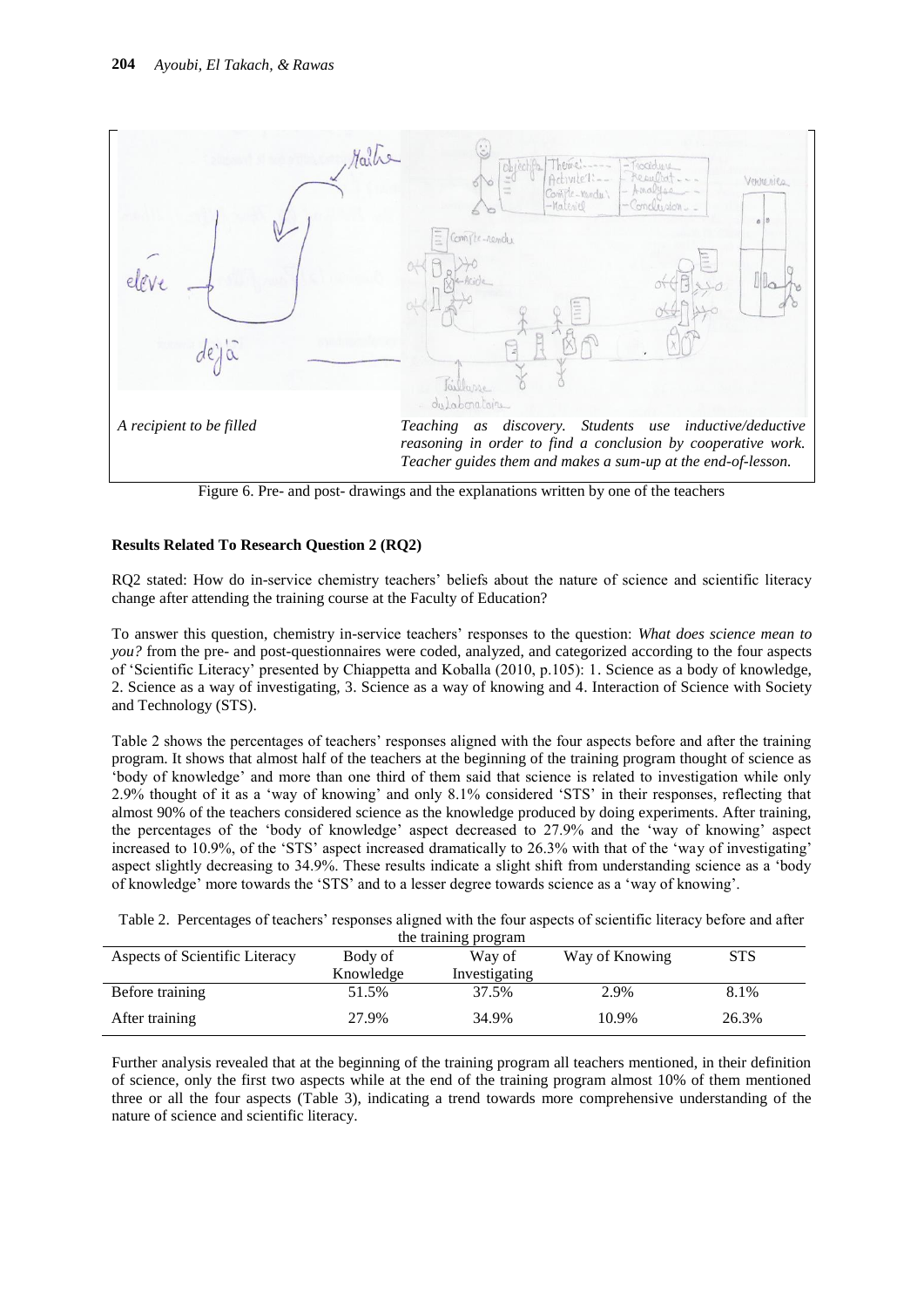Table 3. Percentages of teachers' different combinations of the four aspects of scientific literacy before and after the training program

|               | One aspect | -900-900-000<br>Two aspects | Three aspects | Four aspects |
|---------------|------------|-----------------------------|---------------|--------------|
| <b>Before</b> | 62.6%      | 37.4%                       | 0%            | 0%           |
| After         | 55.2%      | 34.9%                       | 7.6%          | 2.3%         |

Excerpts of same teachers' responses to the question what science means to you, before and after the training program appear in Table 4.

Table 4. Excerpts of definitions of science before and after the training

| Before training                                                                 | After training                                                                                                                                                                           |
|---------------------------------------------------------------------------------|------------------------------------------------------------------------------------------------------------------------------------------------------------------------------------------|
| It is life science, it is the study of<br>living species                        | Science is a way of thinking, it is interaction between science and<br><i>technology, it is investigating.</i>                                                                           |
| It is understanding the world                                                   | Science means to continue learning, to be creative, to be organized<br>and disciplined, to do research and to continue to learn and to<br>develop new skills                             |
| <i>Science</i> is<br>to explain<br>everything<br>around us                      | Science is to learn lots of knowledge and to relate them to daily life,<br>to try to solve societal problems, such as related to our environment.<br>In this way we become good citizens |
| Science means everything you need to<br>know about. It is the knowledge of life | S stands for science, C stands for create, I stands for identify, E<br>stands for explore, N stands for note, C stands for cooperate and $E$<br>stands for evaluate                      |

#### **Results Related To Research Question 3 (RQ3)**

RQ3 stated: Do in-service chemistry teachers make use of the newly acquired skills and knowledge about teaching at the end of the training program? To answer RQ3, teachers" responses to the questions in the prequestionnaire related to what is considered a pre-PCK knowledge were analyzed and compared to the quantitative and qualitative data gathered from achievement scores and classroom observations respectively.

Teachers" experiences before attending the training program appear in Table 5. It shows that only 46.5% of the teachers did participate in short-duration fragmented training programs while 41.4% did not participate in any training course. Table 5 also indicates that almost half of those who have access to the internet do not use technology in their teaching and that almost two thirds (67.2%) of the teachers admitted that they were not well informed about the newest trends in science education and referred this lack of information to heavy work load, lack of time, lack of technological skills and lack of continuous professional development courses.

Analysis of the responses to the question related to teachers" perceived needs at the beginning of the training course revealed that although they were not novice teachers, their needs revolved around basics in teaching chemistry. Almost half of the teachers" responses were related to the need to learn about teaching strategies, 16.1% need to improve general pedagogical skills (lesson planning, assessment, classroom management) and 18.1% need to learn how to improve students" lab skills. The need to learn more about chemistry including content knowledge, nature of science and science literacy, constituted only 4.4% of the responses, the same percentage for the need to improve their technology skills.

Responses to the question about the materials and resources teachers use in their teaching revealed that almost 40% of the teachers use experiments and lab activities while only 9% use visual aids and only 1.1% use fieldtrips. Surprisingly 15.6% use internet and 10.6% use computer technology compared to 14.5% who use printed materials and 9.5% who use no resources or chalk and talk. To the question: how do you teach chemistry for students, who learn chemistry for the first time? Only 40 teachers (34.5%) of the sample answered this question. Of those who answered 30% said that lecturing is the way to teach chemistry, other 22.5% said they use experiments and almost half of them (47.5%) reported using the application of chemistry to everyday life.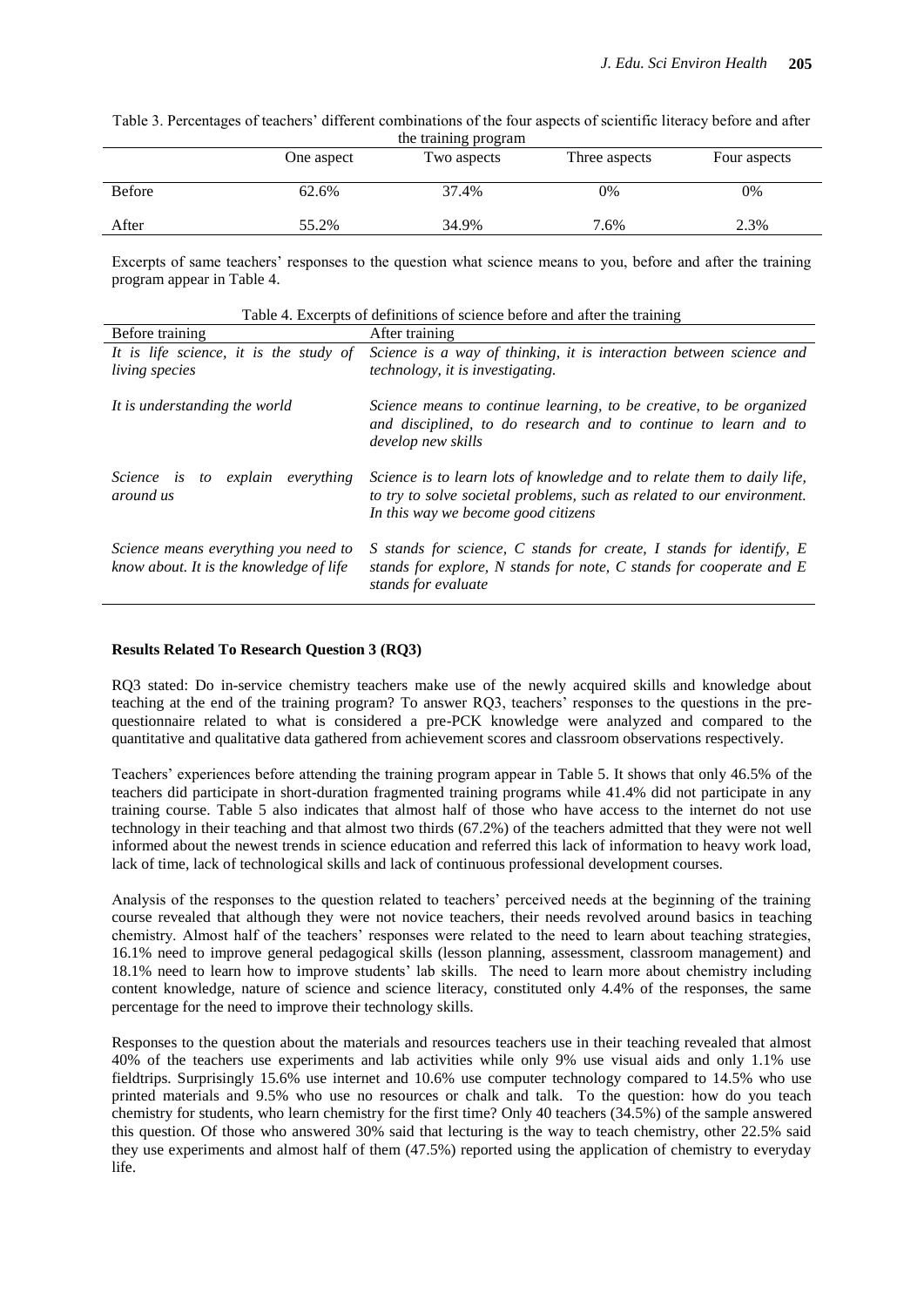| Table 5. Percentages of teachers Tespolises to questions related to their experience |          |       |           |       |  |
|--------------------------------------------------------------------------------------|----------|-------|-----------|-------|--|
| <b>Ouestion</b>                                                                      | Yes      | No    | No Answer | Total |  |
| Did you participate to any training program before?                                  | 41.4%    | 46.5% | 12.1%     | 100%  |  |
| Do you have a regular access to the internet?                                        | 52.6%    | 28.4% | 19%       | 100%  |  |
| Do you use technology in teaching                                                    | 26.7%    | 55.2% | 18.1%     | 100%  |  |
| Do you feel informed with the newest trends in<br>teaching?                          | $16.4\%$ | 67.2% | 16.4%     | 100%  |  |

 $T_{\text{S}}$   $\text{truncor}$   $\text{truncor}$  responses to questions related to their experience

Excerpts of the teachers" responses to the question about how to teach chemistry for students for the first time are: One teacher wrote

Yes, I start a small class discussion, then I name some concepts and I ask them to name some chemical products from their daily life, then I start the explanation". Another one wrote: "I give examples from their everyday life and classify them into physical and chemical.

The quantitative post data concerning teaching strategies came from teachers" achievement scores in the 'methodology of teaching chemistry' and the 'practicum' courses and from scores on the components of the practicum evaluation considered important in revealing improvement in PCK criteria scores: "content knowledge', 'use of everyday life examples', and 'use of teaching strategies and tools'. Descriptive statistics of these scores appear in Table 6.

| Table 6. Descriptive statistics of teachers' achievement scores |         |         |       |        |
|-----------------------------------------------------------------|---------|---------|-------|--------|
| Scores                                                          | Minimum | Maximum | Mean  | SD     |
| <b>Teaching Chemistry</b>                                       | 54      | 87      | 68.91 | 6.693  |
| Practicum                                                       | 60      | 92      | 78.28 | 5.976  |
| Content Knowledge                                               | 60      | 95      | 81.25 | 8.794  |
| Everyday life examples                                          | 40      | 90      | 70.17 | 12.299 |
| Teaching Strategies and Tools                                   | 50      | 95      | 77.93 | 8.749  |

Spearman correlation coefficients among the above mentioned scores were obtained (Table 7). They revealed that strong significant correlations were obtained between "Practicum" and two of its criteria: "Content Knowledge' and 'Teaching Strategies' and moderate significant correlation with 'Everyday Life Examples', indicating that even when teachers know their subject matter they do not, during their teaching, often relate chemistry to everyday life. This can also be concluded from the weak significant correlation between "Teaching Strategies' and 'Everyday Life Examples'. Surprisingly, weak significant correlations existed between "Teaching Chemistry", on one hand, and "Practicum" and "Teaching Strategies" on the other, and no correlations existed between "Teaching Chemistry" and "Content knowledge" and "Everyday life examples"

| Table 7. Correlations among the different achievement measures |                            |           |             |           |              |                   |
|----------------------------------------------------------------|----------------------------|-----------|-------------|-----------|--------------|-------------------|
| <b>Measures</b>                                                |                            | Teaching  | Practicum   | Content   | Everyday     | Teaching          |
|                                                                |                            | Chemistry |             | Knowledge | life example | <b>Strategies</b> |
| Teaching                                                       | Pearson Correlation        |           |             |           |              |                   |
| Chemistry                                                      | $Sig. (2-tailed)$          |           |             |           |              |                   |
| Practicum                                                      | <b>Pearson Correlation</b> | $.219*$   |             |           |              |                   |
|                                                                | $Sig. (2-tailed)$          | .019      |             |           |              |                   |
| Content                                                        | <b>Pearson Correlation</b> | .093      | $.768***$   |           |              |                   |
| Knowledge                                                      | $Sig. (2-tailed)$          | .325      | .000        |           |              |                   |
| Everyday life                                                  | <b>Pearson Correlation</b> | .151      | $.540**$    | $.348***$ |              |                   |
| Examples                                                       | $Sig. (2-tailed)$          | .107      | .000        | .000      |              |                   |
| Teaching                                                       | <b>Pearson Correlation</b> | $.188*$   | $.703^{**}$ | $.446$ ** | $.318***$    |                   |
| Strategies                                                     | Sig. (2-tailed)            | .044      | .000        | .000      | .000         |                   |
|                                                                |                            |           |             |           |              |                   |

\* Correlation is significant at the 0.05 level (2-tailed).

\*\* Correlation is significant at the 0.01 level (2-tailed).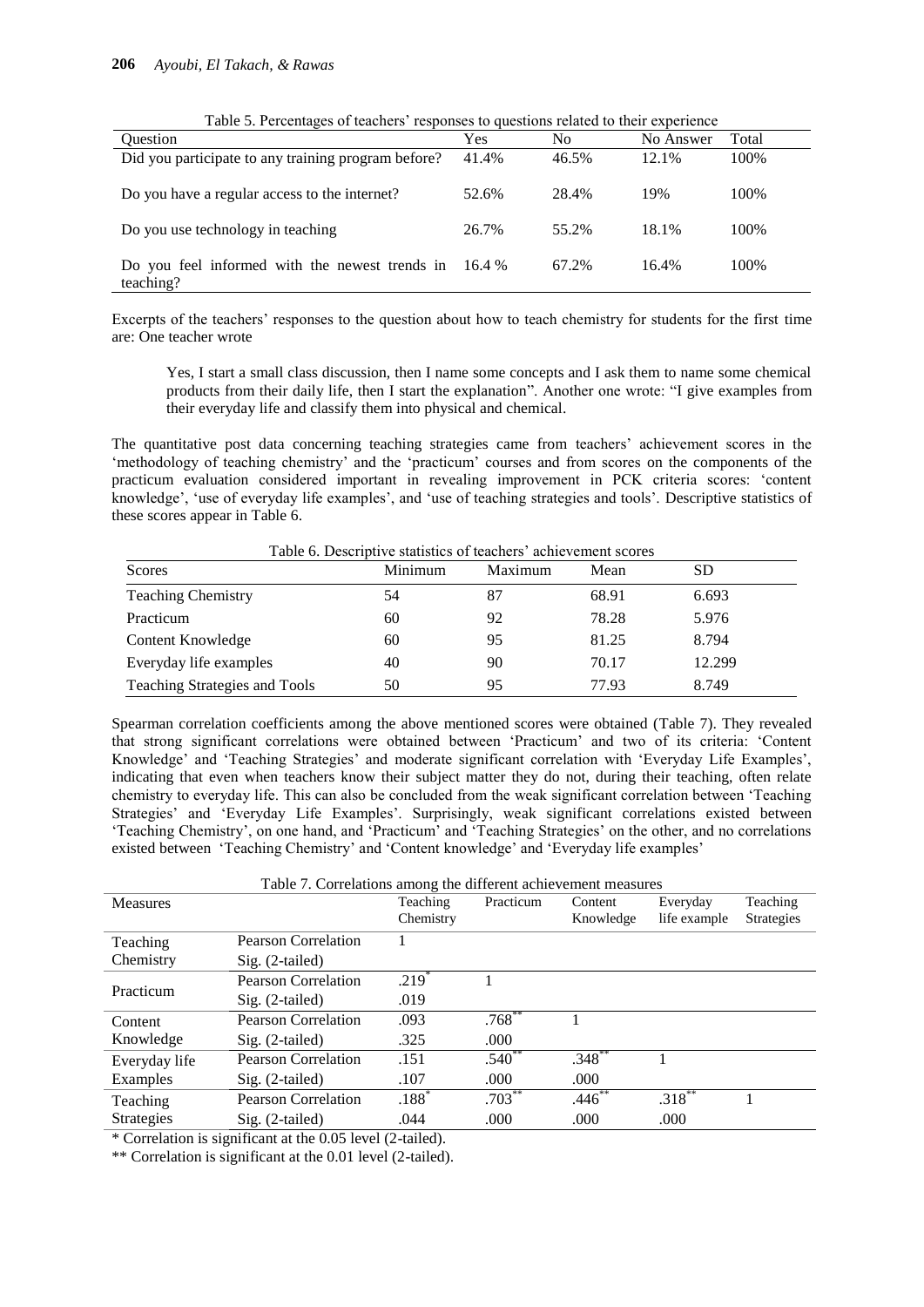Qualitative analysis of the participant observers" field notes and written comments revealed that, even though not all teachers at the end of the training program have acquired the necessary skills to be qualified teachers, most of them have improved their pedagogical knowledge and skills. Observers" comments revealed that many chemistry teachers started to use technology in their daily routine, e.g., using the internet to back up their lessons with science examples and writing exams for their students. Also, most of them were using a variety of teaching strategies and tools such as group work, classroom demonstrations, and PowerPoint presentations.

Detailed analysis of the observers" comments regarding the teachers" strong points, weak points and suggestions for improvement revealed that although most of the teachers had a good command of the content they are teaching but not all of them were able to relate the chemistry lesson they are teaching to everyday life. Results also revealed that more teachers started to use more student-centered approaches and a variety of teaching strategies such as group work, lab work, technology, and questioning and wait time. They became more aware of the importance of involving students and capturing their attention by relating topic taught to previous knowledge and putting students in problem situations to motivate their thinking and participation. Observers" comments also included teachers" needs to improve their understanding of the chemistry content in its minute details, to use chemistry language correctly and to relate content they are teaching to everyday life. Still some teachers need to work on varying the teaching strategies and using more teaching aids and others need to align activities with the lesson objectives and to use more active teaching methods.

Although the strong points exceeded the points that need improvement, participant observers suggested that almost one third of the teachers still need to master the middle school chemistry curriculum, to vary the teaching strategies to actively involve the students, to use laboratory experiments and technology more effectively and to relate chemistry content with everyday life. Excerpts from the observers" reports regarding teachers" strong points, weak points and suggestions follow:

## *Strong points*

- *Invests tools from everyday life in learning, uses purposeful questioning and wait time, positive environment for learning, varies activities, respect and love relationship with students*
- *Uses lots of examples from everyday life which increased interaction with students, active classroom environment*
- *Ability to attract students' attention all the time by using LCD and putting students in problem situations to motivate their thinking*
- *Confident in her abilities, active, captures her students' attention, varies in teaching methods, can work with whole class and with individuals, achieve the objectives*
- *Encourages students to induce and analyze by using variety of teaching strategies, good class manager, good questioning techniques to deepen understanding, good language of instruction and good use of chemistry language*
- *The teacher is self-confident, she is a happy and enthusiastic teacher and she uses various science activities. She is flexible, she is able to address to the whole class as well as to small groups and she can help students who have difficulties in understanding.*

#### *Weak points*

- *Some activities do not align with objectives, sometimes no connection with students*
- *No good investment of activities in improving higher level thinking skills*
- *She did not relate lesson with everyday life, lesson planning is limited to textbook*
- *Lacks precision in chemistry content details*
- *Lacks the use of lab wares, limiting her planning with the textbook*
- *Weak involvement of students in learning and difficulty in managing group work*
- *Some activities do not align with objectives, no variety of activities, no good management of objectives and time*
- *No use of misconceptions to build learning, does not involve all students while using questioning leading to less interaction with all students.*

#### *Suggestions*

- *Look up in internet for everyday life examples and applications of chemistry*
- *Concentration on higher level thinking skills*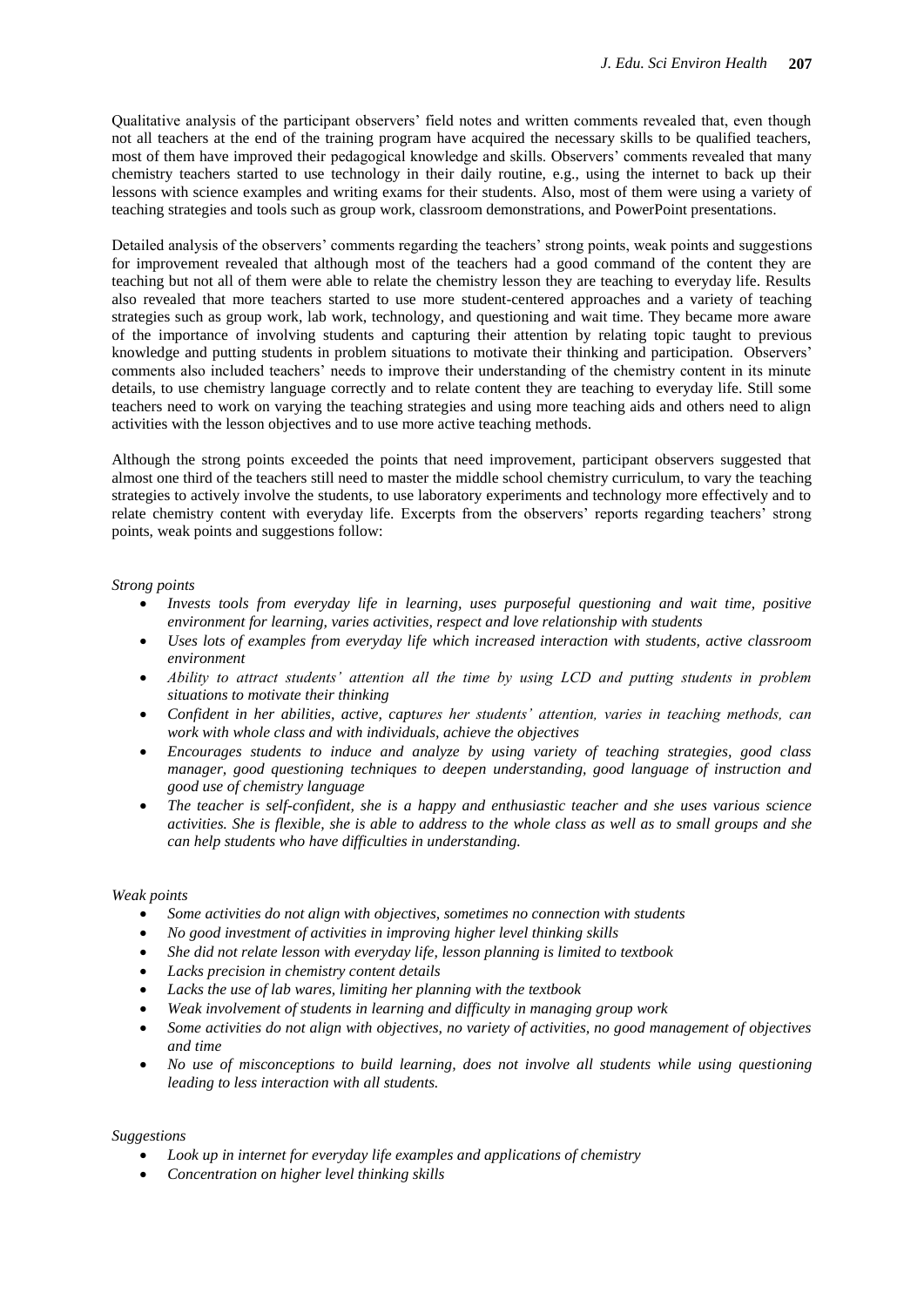- *Focus on learning outcomes while preparing activities and align activities with learning objectives*
- *Focus on the students as the center of the teaching/learning process*
- *Learn more about the chemistry curriculum for cycle 3 and lab work*
- *Use group work and students' misconceptions in the learning process*
- *Involve students in constructing their knowledge by using a variety of teaching strategies and activities and linking the content to everyday life*
- *Improve group work and involve students in problem solving and high level thinking activities*

## **Discussion**

The PCK used in this study is described as composed of two major components: Content knowledge and pedagogical knowledge. In this research, teachers" understanding of the nature of science and scientific literacy in addition to their ability to relate the chemistry content to everyday life were considered as measuring the chemistry content knowledge. Pedagogical knowledge was aligned with both teachers" conceptions of the teaching/learning process and the teaching strategies, tools, and activities they use while practicing teaching. Discussion of the findings from the three research questions in connection with the PCK components used in this research follows.

First, it was found that teachers at the beginning of the training program held a traditional behavioristic conception about teaching and learning as revealed by the drawings of their mental images of the teaching/learning process. At the end of the training program, teachers presented a wide variety of drawings revealing a change in their conceptions towards more active teaching and learning. Most of the teachers" beliefs about the teaching and learning of science has changed from a traditional behavioristic conception to a more constructivist conception. In-service teachers became more aware of their role as facilitators of learning where they guide students" work and support the development of their higher order skills.

The fact that, teachers" conceptions of teaching and learning have shifted from traditional behavioristic conception to a more constructivist conception and that they became more aware of their role as facilitators of learning rather than transmitters of knowledge is in accordance with findings from previous research. BouJaoude (2000) investigated pre-service biology, chemistry, and physics teachers' conceptions of science teaching by analyzing the metaphors they used to describe their teaching during a one-year science education program. He found that pre-service teachers' who subscribed to a "Transmitter"/ "Transfer" conception decreased while the percentage of those who subscribed to a Constructivist"/"Facilitator" conception increased. Usaka, Ozdenb, and Eilksc (2011) found that most of the Turkish teachers had beliefs about teaching chemical reactions that can be characterized as traditional. They were strongly oriented towards teacher-centered methods, science facts and test scoring, a transmission-oriented view of knowledge in science teaching, which is in contrast to the modern view of education that emphasizes student-centered methods and focuses on the constructivist learning. Varnava-Marouchou (2012) analyzed the students" conceptions of learning and concluded that if educators are to place learners at the heart of the learning process, then they should be able to provide them with the educational experiences that promote the realization of high quality outcomes. Hence it is imperative to develop new teacher training programs that would help teachers to adopt the "learning oriented" strategies instead of the 'teacher oriented' strategies that could positively impact students' learning and attainment of high quality learning outcomes. Many researchers argue that the teaching practices adopted by teachers are based on their beliefs and conceptions. There has been much research evidence concluding that improvement in teaching practices depends on the existence of student-centered conceptions of teaching. Trigwell, Prosser and Waterhouse (1997) highlighted the importance to improve the quality of student learning by discouraging teacher-focused transmission teaching and encouraging higher quality, conceptual change student-focused approaches to teaching that are more likely lead to high quality student learning outcomes.

Second, it was found that more than half of the teachers at the beginning of the training program viewed science as a "body of knowledge" and almost 90% of them considered science as the knowledge produced by doing experiments. This view has slightly shifted, at the end of the training program, from viewing science as "content knowledge" to viewing science as a "way of knowing" and "STS" while science as a "way of investigation" remained unchanged. Teachers" views about the NOS also slightly shifted from thinking of only one or two aspects of scientific literacy, mostly "science as content knowledge" and "science as a way of investigation", to considering three or the four aspects, indicating a trend towards more comprehensive understanding of the NOS and scientific literacy.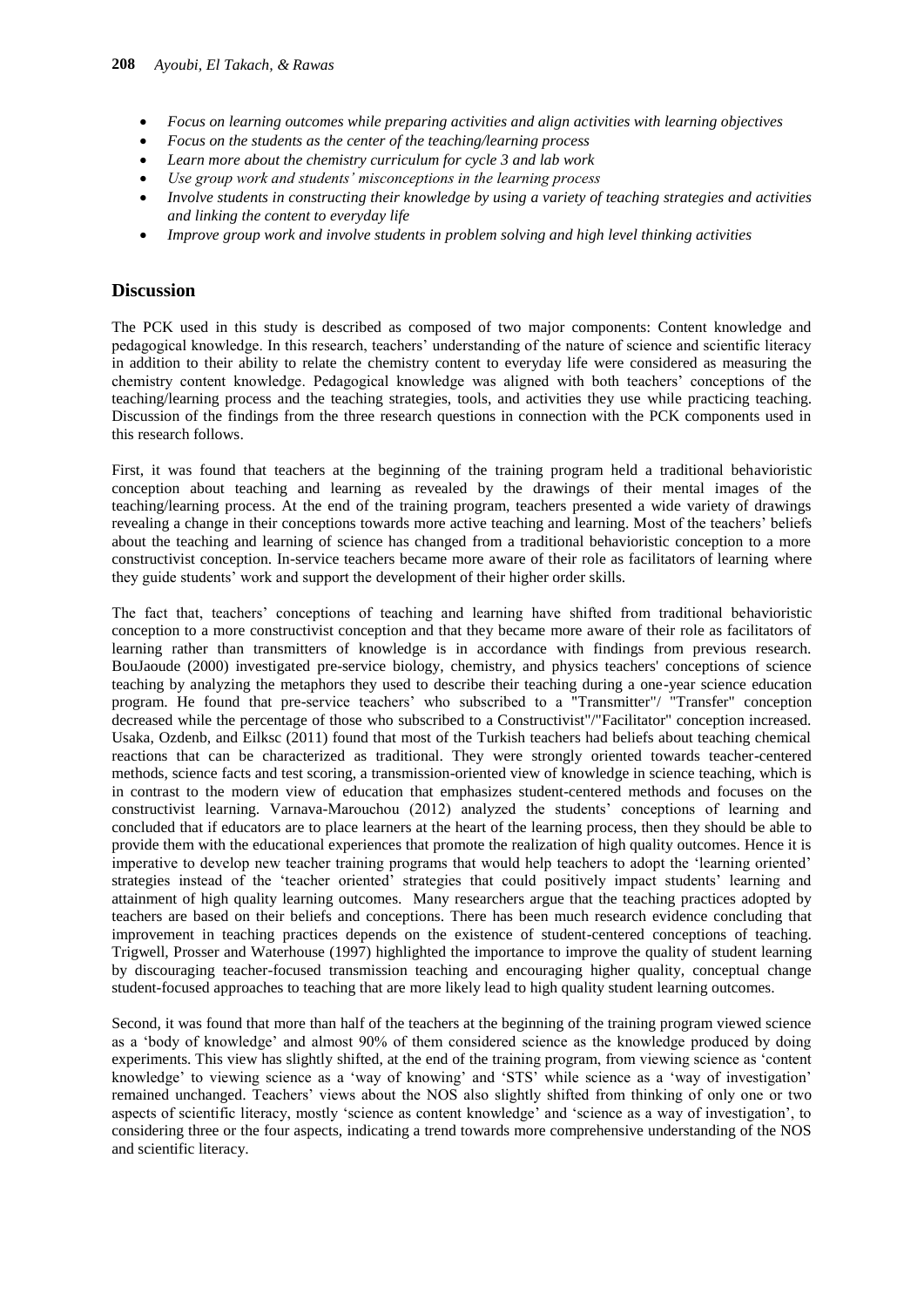The finding that teachers at the beginning of the training program viewed science as a "body of knowledge" produced by doing experiments, is in accordance with findings from Abd-El-Khalick and Boujaoude (2003) who found that science teachers defined science as an academic subject whose purpose is to give information about the world, and most of them saw themselves and others using science in academic rather than everyday life settings. Ayoubi and Boujaoude (2006) found that chemistry teachers focused heavily, in their teaching, on academic objectives, with some apparent attention to STS objectives, and almost total negligence of history of chemistry. These findings might explain the lack of the attainment of currently advocated goals for science education, which mainly aim to help students internalize more informed views of NOS as a process and a way of generating valid knowledge about the natural world that is relevant to students" everyday personal and social, as well as, academic lives.

The fact that after training there was a slight shift in teachers views from science as "content knowledge" to science as a "way of knowing" and "STS" while the view of science as a 'way of investigation" remained unchanged, may be explained as a consequence of the training program which emphasized the nature of science and scientific literacy. Integrating explicit, reflective discussions about nature of science into an inquiry curriculum showed some success in shifting students" conceptions of the nature of science (Kenyon & Reiser, 2005). Similar findings were obtained from other studies concluding that if we want to improve students" understandings about NOS, then we should teach it explicitly through investigative activities and reflective discussions (Abd-El- Khalick & Lederman, 2000b; Bartholomew, Osborne, & Ratcliffe, 2004; and Schwartz, Lederman, & Crawford, 2004). Bartholomew, Osborne and Ratcliffe (2004) added that as pre-service teachers will be teaching about science and not "doing" science, they must have knowledge of the concepts and effective approaches to teaching science. As such, to teach NOS, teachers need knowledge and pedagogical knowledge of NOS. Schwartz, Lederman, and Crawford (2004) suggested that, as the purpose of teaching about NOS and scientific inquiry is to enhance scientific literacy and not necessarily to train students to be scientists, the development of NOS views in an inquiry context can be achieved through explicit attention to NOS issues and guided reflection.

The lack in teachers" perceptions about NOS, although most of them hold a diploma in Chemistry or Biochemistry from the Faculty of Science, implies that the regular chemistry preparation programs do not emphasize the understanding of the nature of science or the structure of chemistry. This requires that teachers should be compensated for this lack by providing them with opportunities to participate in meaningful professional development activities aiming at improving their understanding of the NOS and teaching about the NOS. Teachers should be able to use teaching approaches that focus on the use of the history of science or the history of chemistry (e.g., scientist biography, the history of inventions) to enhance students' understanding of all aspects of scientific literacy especially science as a "way of knowing" or a "way of thinking".

Finally, at the beginning of the training program, it was found that most teachers could be identified as traditional teachers. The pre-PCK knowledge, related to teachers" experiences before attending the training program, indicated that they were not well informed about the newest trends in science education and most of them admitted the need to learn about the new teaching strategies especially about conducting laboratory experiments and relating chemistry to everyday life. Observations revealed that, at the end of the training program, most teachers started to use more active teaching strategies, linked content knowledge to everyday life and used technology in meaningful ways but only in schools that are equipped with computers. Moreover observers" comments indicated that most of the teachers have improved the second time they were observed but still some of them need to master the middle school chemistry curriculum, to vary the teaching strategies, to actively involve the students, to use laboratory experiments and technology more effectively, and to relate chemistry content with everyday life. Even though teachers were found to know their subject matter well, they did not often relate the chemistry content they are teaching to everyday life.

The fact that most chemistry teachers at the beginning of the training program relied mostly on traditional frontal teacher-centered instruction, might be because they were not well prepared and trained to teach. In order to change the way teachers teach science, they must be given new experiences that enable them to learn to teach encompassing a range of pedagogical approaches and methods such as inquiry, constructivism, conceptual organizers, questioning, nature of science, cooperative learning, and authentic science laboratory investigations, in order to develop students higher level skills such as imagination and creativity – pillars of 21st century skills. There is an increase evidence indicating that providing teachers with prescribed skills and teaching recipes will not necessarily improve their teaching practices and thus improve student learning. The improved quality of education often requires teachers to radically change their classroom practices. As teacher learning is a necessary condition for student learning, Dani (2009) recommended that science teacher preparation become a mandated prerequisite for teaching and that mandated in-service professional development be provided.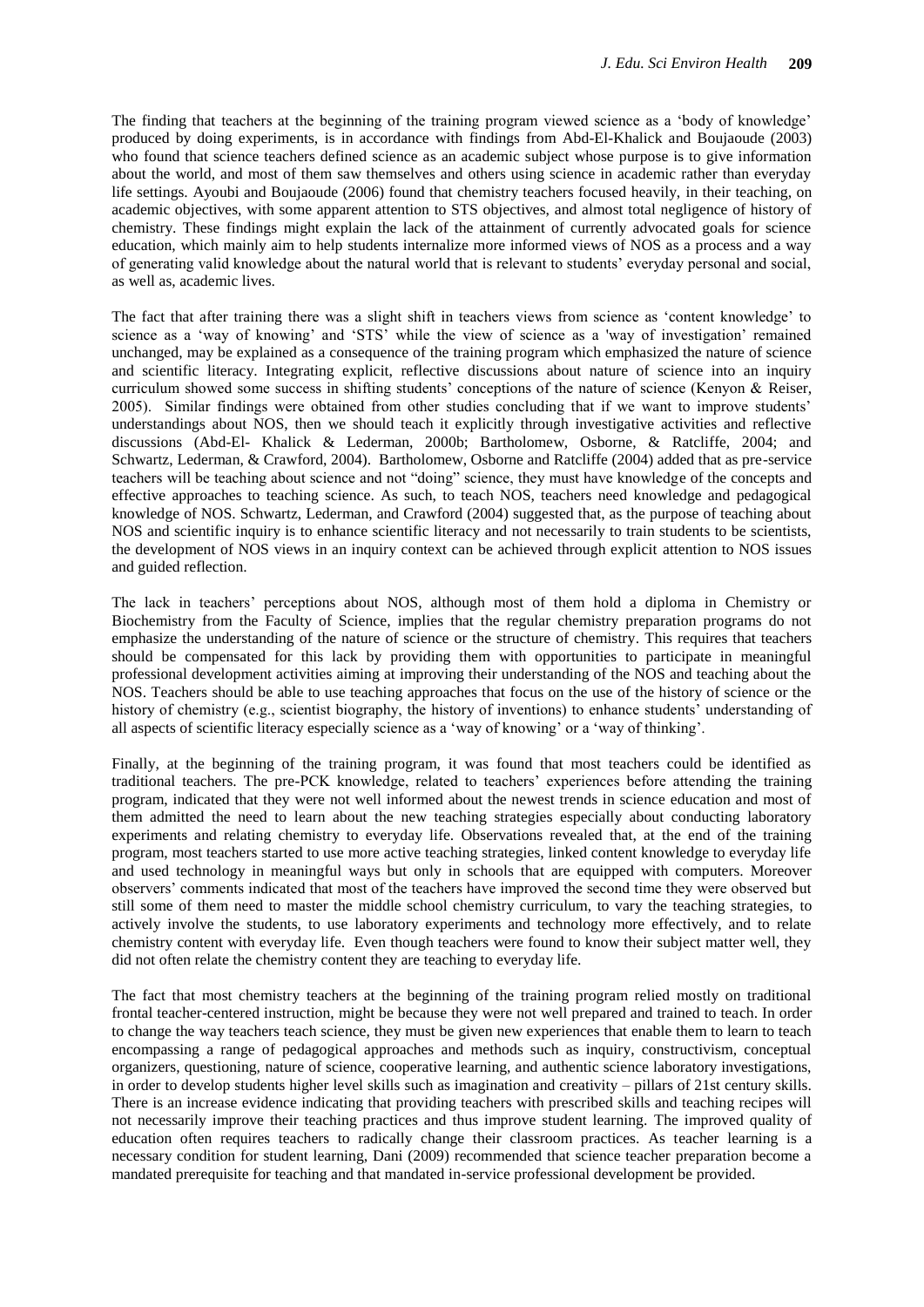## **Recommendations**

Based on the results of this research we recommend that in-service teachers" should be involved in continuous training and professional development programs to keep them informed and up-to-date in both content and pedagogy. Improving the content PCK comprise understanding the structure of chemistry knowledge, nature of chemistry, how it is produced and its relation to everyday life and society. To improve pedagogy, professional development programs should pay special attention to developing teachers" understanding of the constructivist conceptions of teaching and learning and consequently should focus on planning and implementing the active and student-centered teaching strategies, and not forgetting the integration of technology in their teaching. In addition, special attention should be paid to the understanding of the chemistry curriculum and the assessment of student learning procedures. The organization of workshops, seminars and any other forms of in-service training should be targeted toward exposing chemistry teachers to the various components of PCK to support their PCK which in turn will enhance the effectiveness of teaching chemistry in the classroom. The same is true for pre-service teaching, the teachers of methodology of chemistry teaching in the teacher education programs should expose the student-teachers PCK and its various components.

We recommend that more research should be conducted focusing on the effect of the teachers' acquired PCK on students' learning outcomes especially on higher order outcomes. Improving the quality of student learning requires working with future teachers and encouraging them to adopt higher quality approaches to teaching as they are the critical factors in students" learning. In the same manner, future research should be conducted on improving PCK for university educators and science educators since they are the ones who are in direct contact with the future teachers and responsible for their preparation for teaching. If teachers are to be well qualified to teach in the schools, their teachers should be well qualified to teach them. There is an ample research on teachers' PCK and it is time to explore how the university professors" construct and implement their PCK. Finally, as technology is becoming more and more an important factor in teaching, and as it is becoming an important part of teachers" PCK, Mishra and Koehler (2006) proposed a TPCK framework that they believe can guide further research and curriculum development work in the area of teacher education and teacher professional development around technology. The TPCK framework allows viewing the entire process of technology integration in teaching. It is vital to explore how teachers are integrating technology in their teaching practices and to focus on studying how the integration of technology into teaching affects students" learning.

## **Limitations**

At the end we have to report some limitations that could be avoided in future research. First, we measured content knowledge of the chemistry teachers by their views about the nature of science and scientific literacy, as it was assumed that in-service teachers have acquired the chemistry content knowledge they have bachelor degrees in chemistry or biochemistry. This might not be the case since the chemistry knowledge acquired at the university might not be the knowledge needed to teach at the school level. Future research should focus on this area. Also, the focus of this research was mainly on general PCK (teaching/learning process and teaching strategies) and on domain PCK (NOS, scientific literacy), future research should focus on topic PCK where PCK related to specific topics in chemistry is investigated. Another limitation emanates from the fact that not all teachers drew their conceptions of the teaching/learning process or answered all the open ended questions which might have affected the results. Future research should compensate for this validity issue by adding closed questions as well as conducting structured and/or focus group interviews.

#### **Acknowledgements**

Special thanks are dedicated to the Lebanese University for supporting this research study.

## **References**

- AAAS. (1989). American Association for Advancement of Science. *Science for all Americans*, Washington, D.C, American Association for the Advancement of Science.
- AAAS. (1990). American Association for Advancement of Science. *Chapter One: The nature of science*. Retrieved from: www.aaas.org.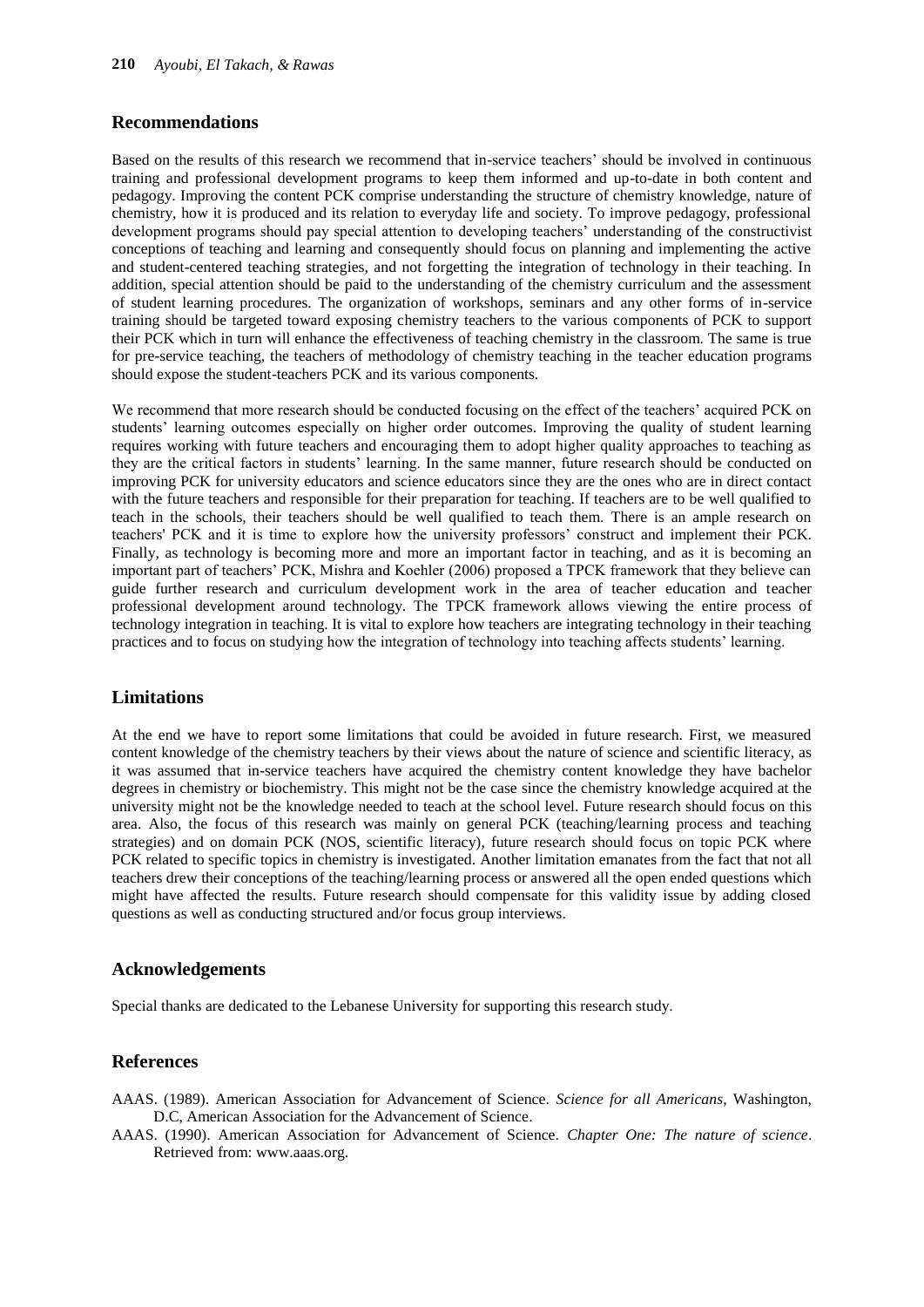- Abd-El-Khalick, F., & Boujaoude, S. (2003). Lebanese students" views of the nature of science. *Mediterranean Journal of Educational Studies, 8*(1), 61-79*.*
- Abd-El-Khalick, F., & Lederman, N.G. (2000a). Improving science teachers" conceptions of nature of science: a critical review of the literature. *International Journal of Science Education*, *22*(7), 665-701.
- Abd-El-Khalick, F., & Lederman, N.G. (2000b). The influence of history of science courses on students' views of nature of science. *Journal of Research in Science Teaching*, 37(10), 1057-1095.
- Aydin, S., & Boz, Y. (2012). Review of studies related to pedagogical content knowledge in the Context of science teacher education: *Turkish case. Educational Sciences: Theory and practice*, 12(1), 497-505.
- Ayoubi, Z., & BouJaoude, S. (2006). A profile of pre-college chemistry teaching in Beirut. *Eurasia Journal of Mathematics, Science and Technology Education, 2*(3), 2006.
- Aypay, A. (2010). Teacher education student's epistemological beliefs and their conceptions about teaching and learning. *Procedia Social and Behavioral Science, 2*, 2599-2604.
- Bartholomew, H., Osborne, J. & Ratcliffe, M. (2004). Teaching students "ideas-about-science": Five dimensions of effective practice. *Science Education, 88*(5), 655–682.
- BouJaoude, S. (2000). Conceptions of science teaching revealed by metaphors and by answers to open-ended questions. *The Journal of Science Teacher Education, 11*, 173-186.
- BouJaoude, S. (2002). Balance of scientific literacy themes in science curricula: the case of Lebanon. *International Journal of Science Education, 24*(2), 139-156.
- Bucat, R. (2005). Implications of chemistry education research for teaching practice: Pedagogical content knowledge as a way forward. *Chemistry Education International* 6 (1), 1 -2.
- Chan, K.W. (2004). Pre-service teachers" epistemological beliefs and conceptions about teaching and learning: Cultural implications for research in teacher education. *Australian Journal of Teacher Education, 29*, 2- 13.
- Chiapetta, E., Fillman, D. & Sethna, G. (1991). *Procedures for conducting content analysis of science textbooks*. University of Houston, Department of Curriculum and Instruction, Houston.
- Chiapetta, E. L., & Koballa, T.R. Jr. (2010). *Science instruction in the middle and secondary schools*. *Developing fundamental knowledge and skills for teaching*. Upper Saddle River: Prentice Hall.
- Dani, Danielle (2009). Scientific literacy and purposes for teaching science: A case study of Lebanese private school teachers. *International Journal of Environmental & Science Education, 4*(3), 289-299.
- Donche, V., De Maeyer, S., & Van Petegem, P. (2007). *Teachers' conceptions of learning and teaching and their effect on student learning.* Paper presented at the British Educational Research Association Annual Conference, Institute of Education, University of London.
- Duit, R. (2007). Science Education Research Internationally: Conceptions, Research Methods, Domains of Research. *Eurasia Journal of Mathematics, Science & Technology Education, 3*(1), 3-15.
- Duschl,R. A., Schweingruber, H. A., & Shouse, A. W. (Eds.). (2007). Taking science to school: Learning and teaching science in grades K-8. Washington, DC: The National Academies Press.
- Grossman, P. L. (1990). *The making of a teacher: Teacher knowledge and teacher education*. New York, NY: Teachers College Press.
- Holbrook, J., & Rannikmae, M. (2009). The meaning of scientific literacy. *International Journal of Environmental & Science Education, 4*(3), 275-288.
- Igwebuike, T.B., Okandeji, C.O., & Ekwevugbe, A.O, (2013). Teacher educators" conception of teaching and learning in teacher education institutions. *International Journal of Research Studies in Education, 2*(2), 43-52.
- Johnson, B. & Christensen, L. (2008). *Educational research: Quantitative, qualitative and mixed approaches*. Boston: Pearson Education, Inc.
- Kenyon, L.O. & Reiser, B.J. (2005). *Students' epistemologies of science and their influence on inquiry practices*. Paper presented at the annual meeting of the National Association for Research in Science Teaching, Dallas, TX.
- Kind, V. (2009). Pedagogical content knowledge in science education: Potential and perspectives for progress. *Studies in Science Education*, 45 (2), 169-204. http://dx.doi.org/10.1080/03057260903142285Lederman, N.G. (1992). Students" and teachers" conceptions about the nature of science: A review of the research. *Journal of Research in Science Teaching, 29*, 331-359.
- Lederman, N.G. (1992). Students' and teachers' conceptions about the nature of science: A review of the research. *Journal of Research in Science Teaching, 29*, 331-359.
- Lederman, N. G., & Zeidler, D. L. (1987). Science teachers" conceptions of the nature of science: Do they really influence teaching behavior? *Science Education, 71*(5), 721-734.
- Lord, T. R. (1999). A comparison between traditional and constructivist teaching in environmental science. *Journal of Environmental Education, 30 (3)*, 22-28.
- Magnusson, S., Krajcik, J., & Borko, H. (1999). Nature, sources and development of pedagogical content knowledge for science teaching. In J. Gess-Newsome & N. G. Lederman (Eds.), *Examining pedagogical*